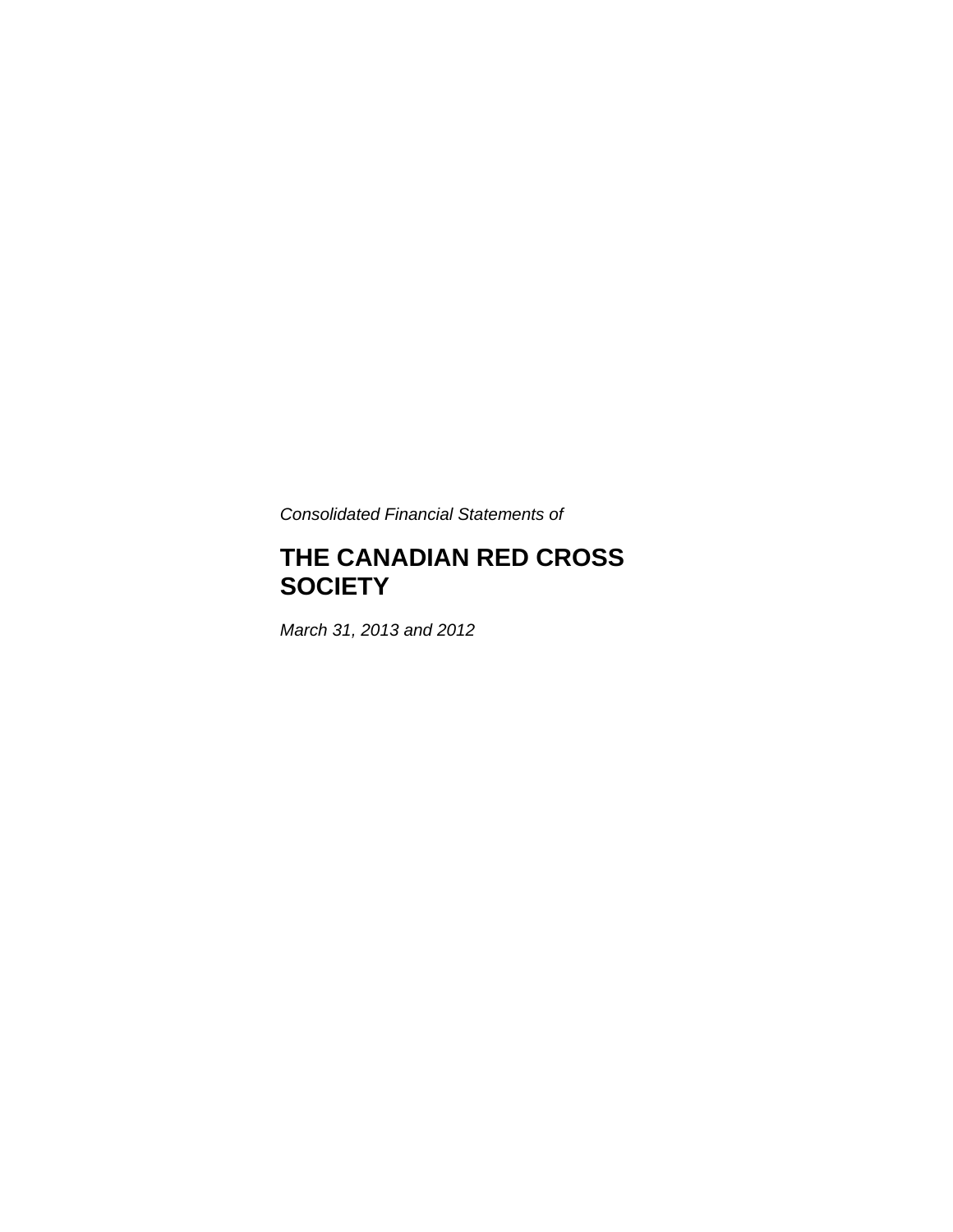# Deloitte.

Deloitte LLP 800 - 100 Queen Street Ottawa, ON K1P 5T8 Canada

Tel: (613) 236–2442 Fax: (613) 236–2195 www.deloitte.ca

# **Independent Auditor's Report**

To the Board of Directors of The Canadian Red Cross Society

We have audited the accompanying consolidated financial statements of the Canadian Red Cross Society, which comprise the consolidated statements of financial position as at March 31, 2013, March 31, 2012 and April 1, 2011, and the consolidated statements of operations, changes in net assets and cash flows for the years ended March 31, 2013 and March 31, 2012, and a summary of significant accounting policies and other explanatory information.

#### *Management's Responsibility for the Consolidated Financial Statements*

Management is responsible for the preparation and fair presentation of these consolidated financial statements in accordance with Canadian accounting standards for not-for-profit organizations, and for such internal control as management determines is necessary to enable the preparation of financial statements that are free from material misstatement, whether due to fraud or error.

#### *Auditor's Responsibility*

Our responsibility is to express an opinion on these consolidated financial statements based on our audits. We conducted our audits in accordance with Canadian generally accepted auditing standards. Those standards require that we comply with ethical requirements and plan and perform the audits to obtain reasonable assurance about whether the consolidated financial statements are free from material misstatement.

An audit involves performing procedures to obtain audit evidence about the amounts and disclosures in the consolidated financial statements. The procedures selected depend on the auditor's judgement, including the assessment of the risks of material misstatement of the consolidated financial statements, whether due to fraud or error. In making those risk assessments, the auditor considers internal control relevant to the entity's preparation and fair presentation of the consolidated financial statements in order to design audit procedures that are appropriate in the circumstances, but not for the purpose of expressing an opinion on the effectiveness of the entity's internal control. An audit also includes evaluating the appropriateness of accounting policies used and the reasonableness of accounting estimates made by management, as well as evaluating the overall presentation of the consolidated financial statements.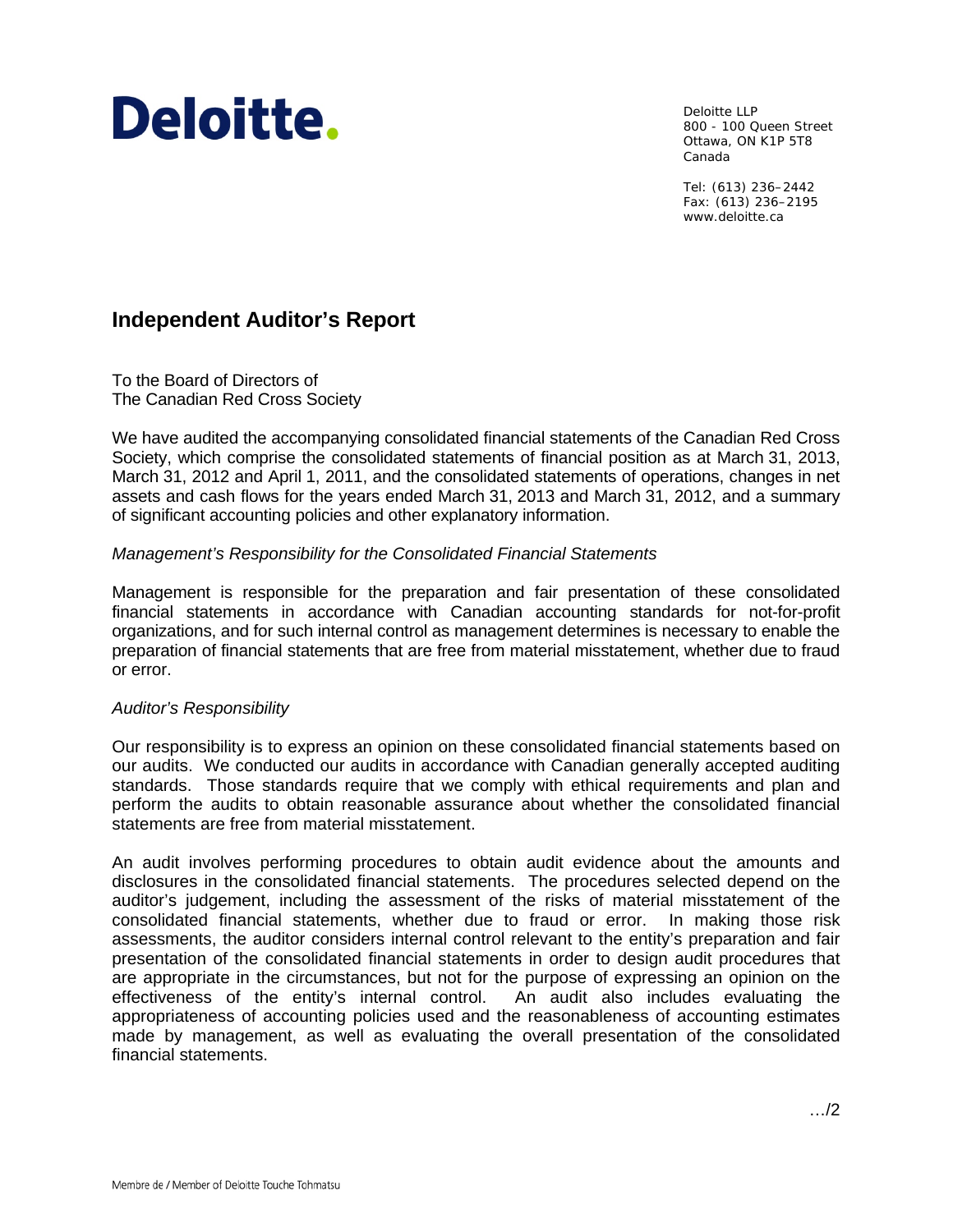# **Independent Auditor's Report (Continued)**

#### *Auditor's Responsibility (Continued)*

We believe that the audit evidence we have obtained is sufficient and appropriate to provide a basis for our audit opinions.

#### *Opinion*

In our opinion, the consolidated financial statements present fairly, in all material respects, the financial position of the Canadian Red Cross Society as at March 31, 2013, March 31, 2012 and April 1, 2011, and the results of its operations and its cash flows for the years ended March 31, 2013 and March 31, 2012 in accordance with Canadian accounting standards for notfor-profit organizations.

Deloitte LLP

Chartered Professional Accountants, Chartered Accountants Licensed Public Accountants

June 6, 2013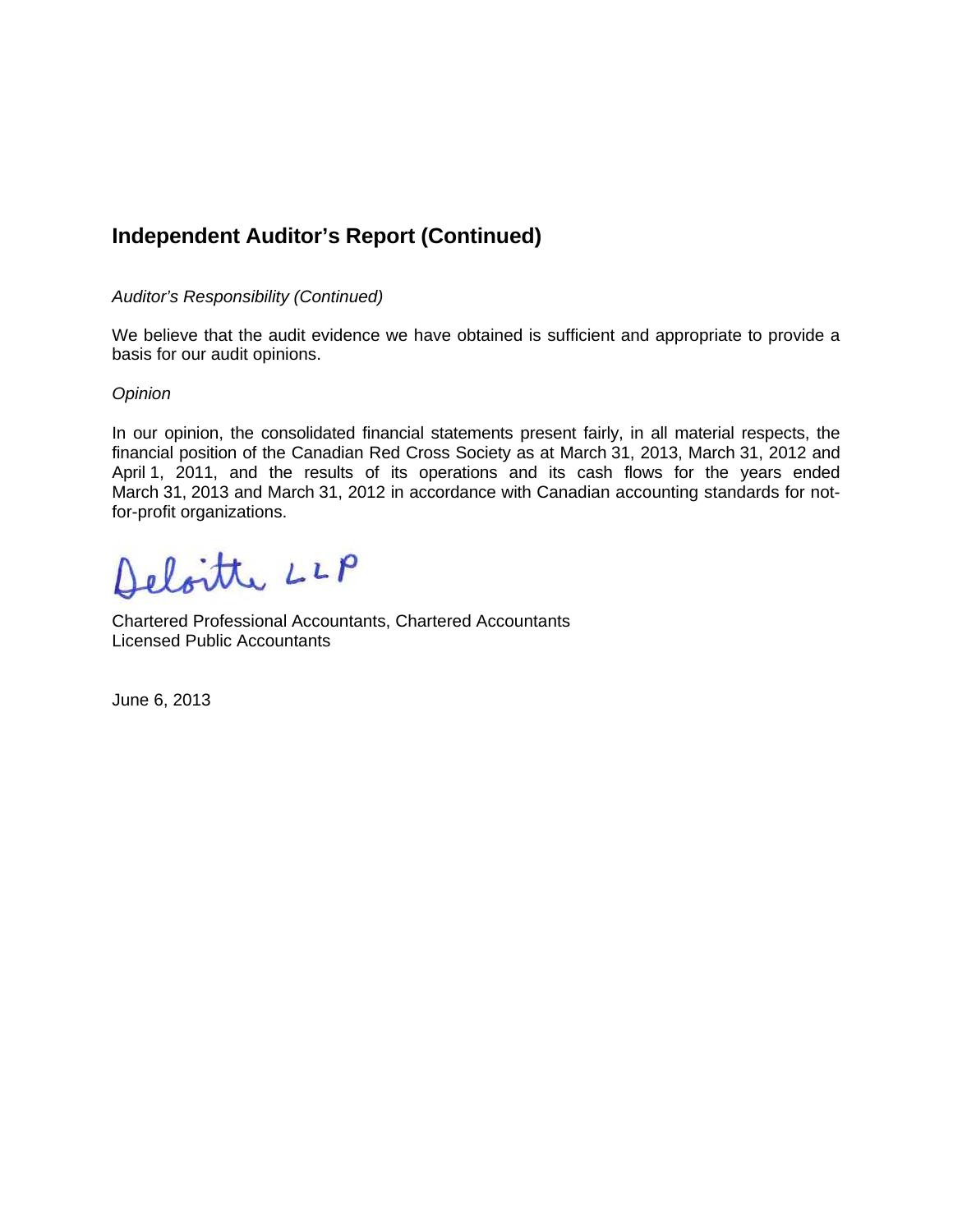# **THE CANADIAN RED CROSS SOCIETY Consolidated Financial Statements March 31, 2013 and 2012**

|                                                         | PAGE           |
|---------------------------------------------------------|----------------|
| <b>Consolidated Statements of Financial Position</b>    | 1              |
| <b>Consolidated Statements of Operations</b>            | $\overline{2}$ |
| <b>Consolidated Statements of Changes in Net Assets</b> | 3              |
| <b>Consolidated Statements of Cash Flows</b>            | $\overline{4}$ |
| Notes to the Consolidated Financial Statements          | $5 - 24$       |
| <b>Schedule - Detailed Statements of Operations</b>     | 25             |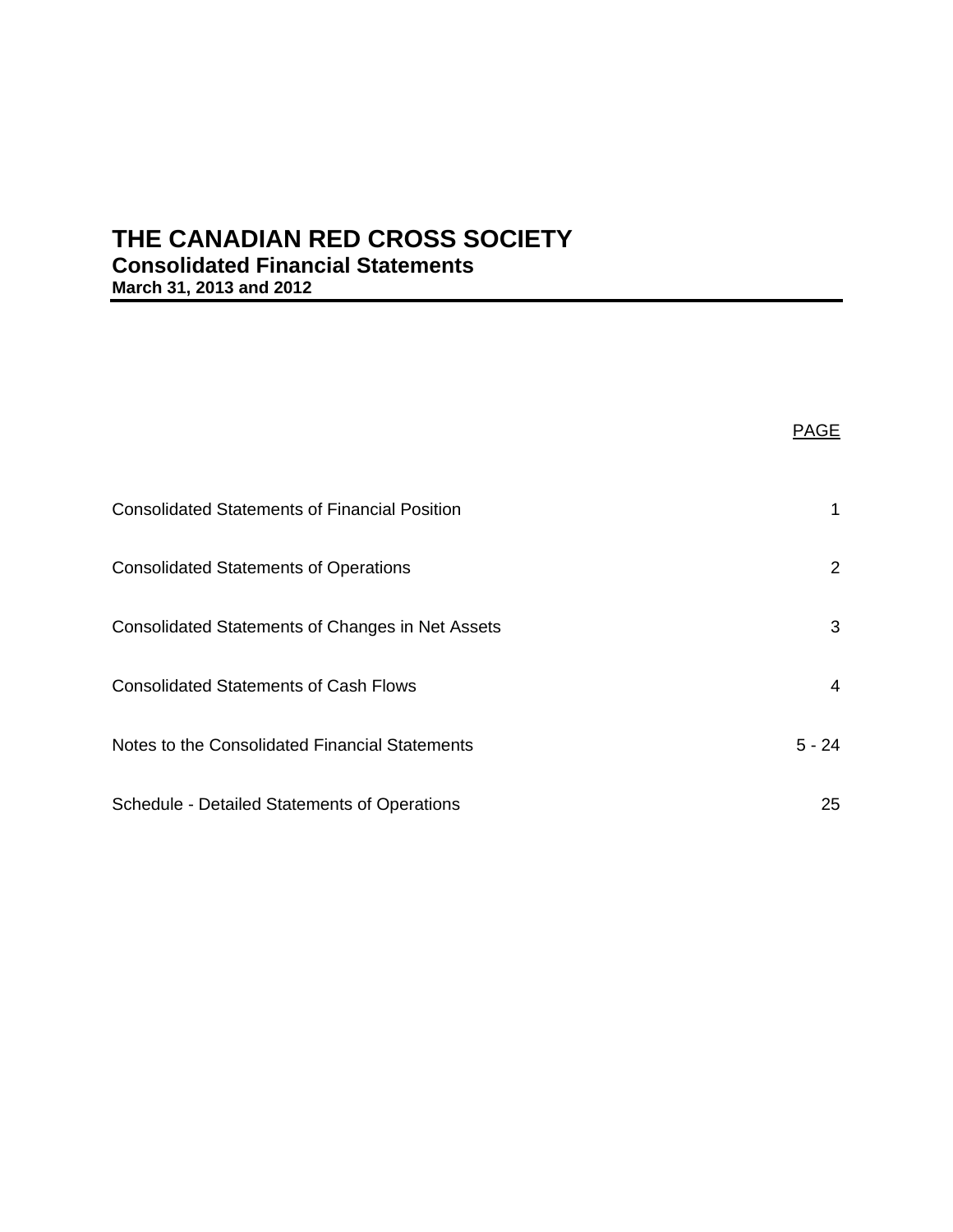#### **Consolidated Statements of Financial Position**

**as at March 31, 2013, March 31, 2012 and April 1, 2011 (in thousands of dollars)**

|                                                                      | March 31,<br>2013 | March 31,<br>2012 | April 1,<br>2011 |
|----------------------------------------------------------------------|-------------------|-------------------|------------------|
| <b>CURRENT ASSETS</b>                                                |                   |                   |                  |
| Cash and cash equivalents (Note 4)                                   | \$<br>62,161      | \$<br>74,810      | \$<br>109,667    |
| Accounts receivable - trade and other                                | 15,642            | 21,343            | 21,612           |
| Inventory and prepaid                                                | 30,078            | 21,129            | 9,286            |
| Advances on construction contracts                                   | $\blacksquare$    | 1,366             | 1,399            |
|                                                                      | 107,881           | 118,648           | 141,964          |
| LONG-TERM INVESTMENTS (Note 5)                                       | 114,421           | 162,551           | 165,520          |
| CAPITAL ASSETS (Note 6)                                              | 50,584            | 47,228            | 47,188           |
| <b>INTANGIBLE ASSETS (Note 7)</b>                                    | 2,850             | $\blacksquare$    | $\blacksquare$   |
| GOODWILL (Note 7)                                                    | 1,947             |                   |                  |
| ACCRUED DEFINED BENEFIT PENSION PLAN ASSET (Note 8)                  | 6,970             | 6,754             | 6,399            |
| <b>TOTAL ASSETS</b>                                                  | \$<br>284,653     | \$<br>335,181     | \$<br>361,071    |
| <b>CURRENT LIABILITIES</b>                                           |                   |                   |                  |
| Accounts payable and accrued liabilities                             | \$<br>21,543      | \$<br>25,569      | \$<br>26,288     |
| Government remittances payable                                       | 478               | 508               | 285              |
| Deferred revenue - short-term (Note 9)                               | 89,543            | 121,147           | 131,972          |
|                                                                      | 111,564           | 147,224           | 158,545          |
| DEFERRED REVENUE - LONG-TERM (Note 9)                                | 27,473            | 37,362            | 55,474           |
| DEFERRED CONTRIBUTIONS RELATED TO CAPITAL ASSETS (Note 10)           | 9,268             | 9,576             | 10,031           |
| DEFERRED GAIN (Note 7)                                               | 4,719             | $\blacksquare$    |                  |
| ACCRUED OTHER BENEFIT PLANS LIABILITY (Note 8)                       | 16,690            | 16,652            | 16,698           |
| <b>TOTAL LIABILITIES</b>                                             | 169,714           | 210,814           | 240,748          |
| COMMITMENTS, CONTINGENT LIABILITIES AND GUARANTEES (Notes 11 and 12) |                   |                   |                  |
| <b>NET ASSETS</b>                                                    |                   |                   |                  |
| Invested in capital assets                                           | 41,316            | 37,652            | 37,157           |
| Invested in RCCP (Note 7)                                            | 3,954             |                   |                  |
| Restricted for endowment purposes                                    | 1,221             | 1,205             | 1,216            |
| Internally restricted - General (Note 13)                            | 47,531            | 47,531            | 47,531           |
| Internally restricted - Tsunami interest (Note 13)<br>Unrestricted   | 20,867<br>50      | 27,096<br>10,883  | 25,792<br>8,627  |
| TOTAL NET ASSETS                                                     | 114,939           | 124,367           | 120,323          |
| TOTAL LIABILITIES AND NET ASSETS                                     | \$<br>284,653     | \$<br>335,181     | \$<br>361,071    |
|                                                                      |                   |                   |                  |

ON BEHALF OF THE BOARD

 $2.1 \ldots$  Creen  $\sum$  Chair Chair, National Audit and Finance Committee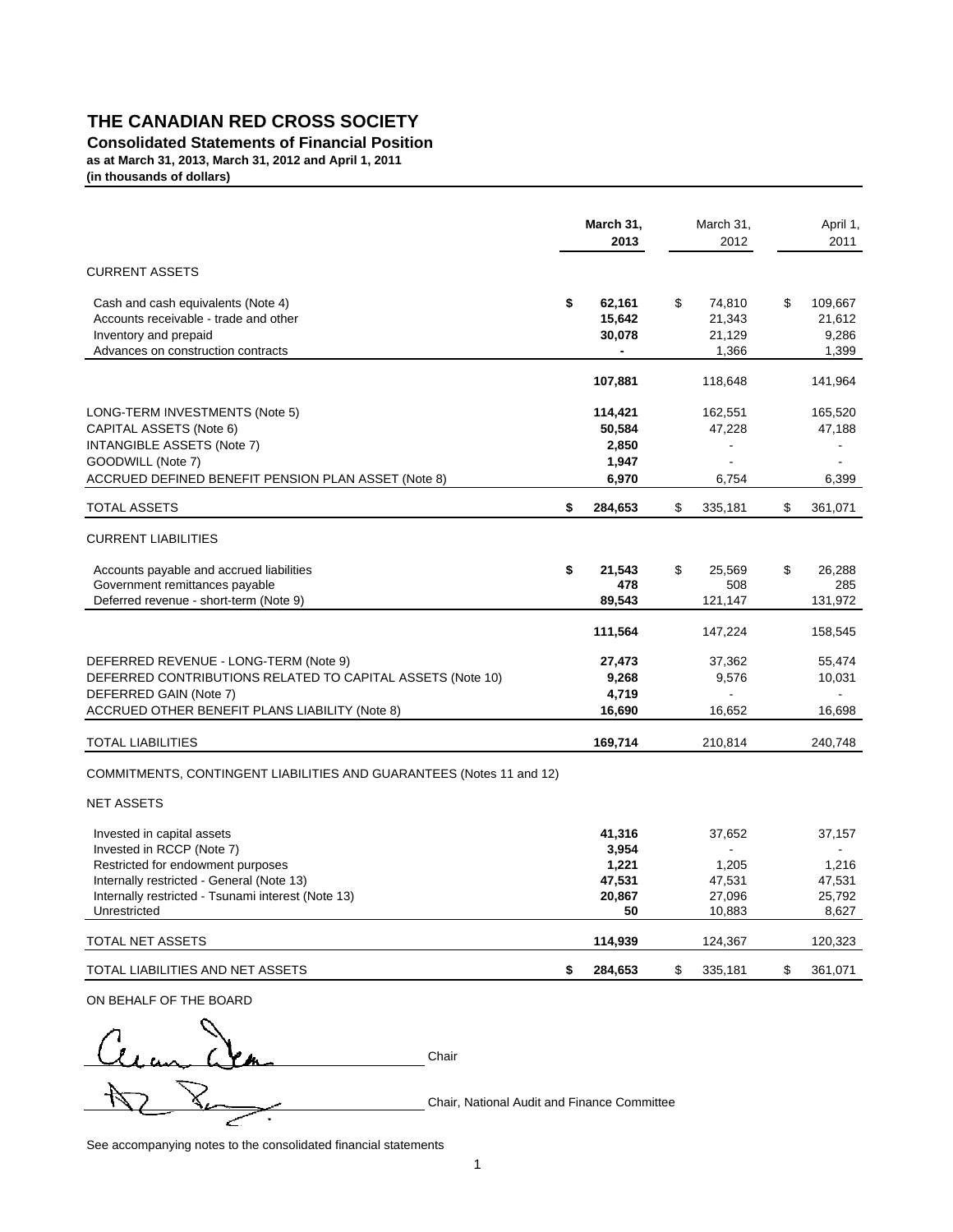## **Consolidated Statements of Operations**

**years ended March 31, 2013 and 2012**

**(in thousands of dollars)**

|                                                                                                                                              | <b>Budget</b><br>2013<br>(Unaudited) | <b>Actual</b><br>2013                | Actual<br>2012                        |
|----------------------------------------------------------------------------------------------------------------------------------------------|--------------------------------------|--------------------------------------|---------------------------------------|
| Revenue<br>Organizational capacity<br>Fundraising (Note 14)<br>Investment income (Note 5)<br>Other                                           | \$<br>52,094<br>2,280                | \$<br>48,117<br>3,646<br>500         | \$<br>45,802<br>6,783<br>54           |
|                                                                                                                                              | 54,374                               | 52,263                               | 52,639                                |
| Core programs<br>Support services<br>Disaster appeals                                                                                        | 285,731<br>10,294<br>44              | 270,141<br>8,934<br>6,972            | 320,219<br>12,074<br>5,588            |
| <b>Total Revenues</b>                                                                                                                        | 350,443                              | 338,310                              | 390,520                               |
| <b>Expenses</b><br>Organizational capacity<br>Fundraising (Note 14)<br>Investment expense<br>Other                                           | 26,094<br>190<br>537                 | 25,591<br>323<br>544                 | 24,172<br>279<br>711                  |
|                                                                                                                                              | 26,821                               | 26,458                               | 25,162                                |
| Core programs<br>International programs<br>Disaster management<br>Health and injury prevention<br>Program management and volunteer resources | 83,153<br>12,662<br>194,007<br>4,084 | 71,802<br>13,742<br>182,921<br>4,219 | 103,221<br>16,004<br>193,799<br>3,951 |
|                                                                                                                                              | 293,906                              | 272,684                              | 316,975                               |
| Support services<br>Disaster appeals                                                                                                         | 41,501<br>44                         | 41,624<br>6,972                      | 38,720<br>5,588                       |
| <b>Total Expenses</b>                                                                                                                        | 362,272                              | 347,738                              | 386,445                               |
| <b>EXCESS (DEFICIENCY) OF</b><br>REVENUE OVER EXPENSES                                                                                       | \$<br>(11, 829)                      | \$<br>(9, 428)                       | \$<br>4,075                           |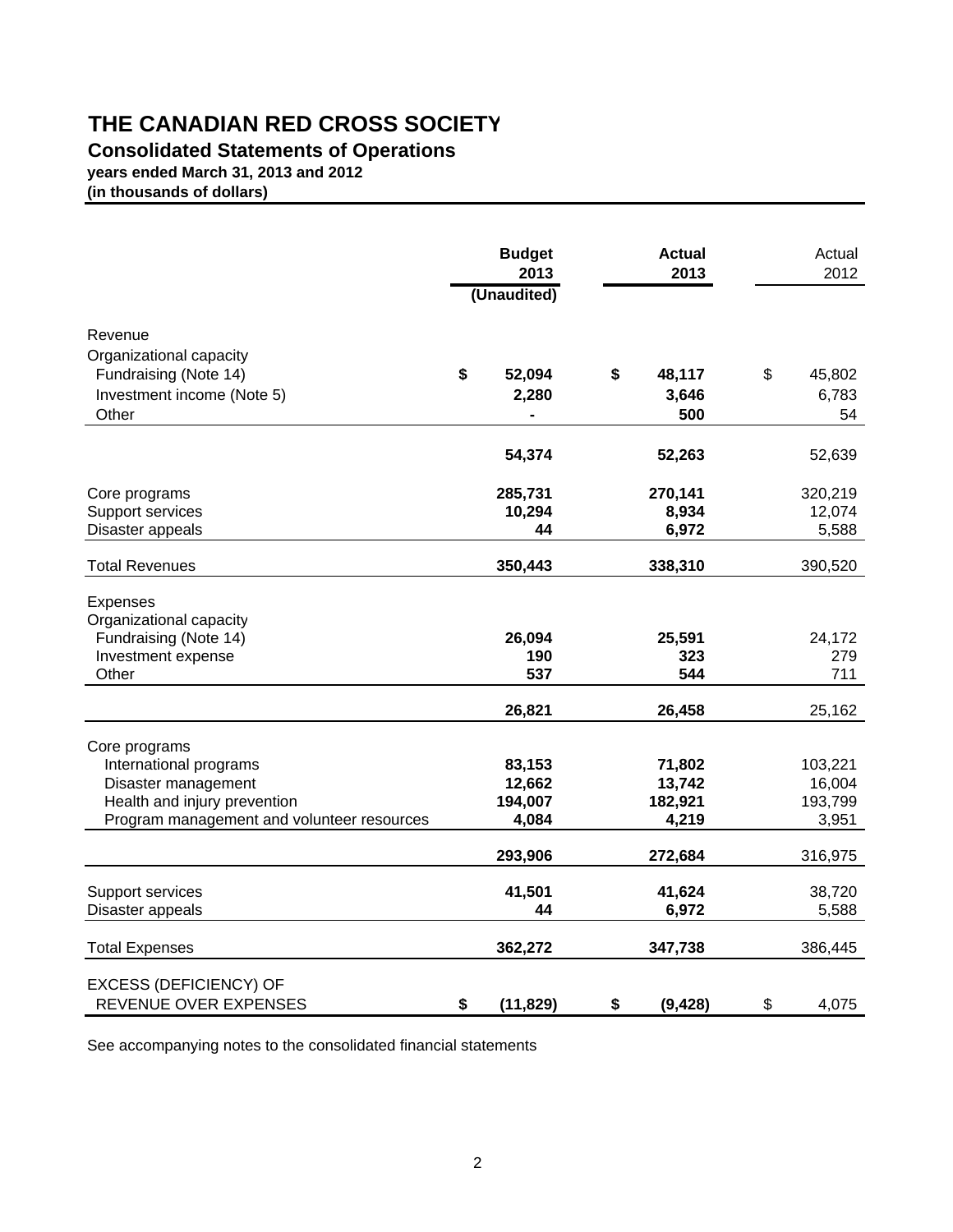**Consolidated Statements of Changes in Net Assets years ended March 31, 2013 and 2012**

**(in thousands of dollars)**

|                                                                                                                                                                                                                                                                                                                                                                          | Invested in           | Invested in                  |    | Restricted for        |    |                                       |              |                                                            | <b>Total</b> |                                                     |
|--------------------------------------------------------------------------------------------------------------------------------------------------------------------------------------------------------------------------------------------------------------------------------------------------------------------------------------------------------------------------|-----------------------|------------------------------|----|-----------------------|----|---------------------------------------|--------------|------------------------------------------------------------|--------------|-----------------------------------------------------|
|                                                                                                                                                                                                                                                                                                                                                                          | <b>Capital Assets</b> | Capital of JV<br><b>RCCP</b> |    | Endowment<br>Purposes |    | Internally<br>Restricted<br>(Note 13) | Unrestricted | 2013                                                       |              | 2012                                                |
| <b>NET ASSETS, BEGINNING OF YEAR</b>                                                                                                                                                                                                                                                                                                                                     | \$<br>37,652          | \$<br>$\blacksquare$         | S  | 1,205                 | S. | 74,627                                | \$<br>10,883 | 124,367                                                    |              | 120,292                                             |
| Excess (deficiency) of revenue over expenses                                                                                                                                                                                                                                                                                                                             |                       | $\blacksquare$               |    | 16                    |    |                                       | (9, 444)     | (9, 428)                                                   |              | 4,075                                               |
| (1)<br>Investment in capital assets                                                                                                                                                                                                                                                                                                                                      | 3,664                 |                              |    |                       |    |                                       | (3,664)      |                                                            |              |                                                     |
| Investment in Joint Venture - RCCP                                                                                                                                                                                                                                                                                                                                       |                       | 3,954                        |    |                       |    |                                       | (3,954)      |                                                            |              |                                                     |
| Internally restricted                                                                                                                                                                                                                                                                                                                                                    | $\blacksquare$        | $\blacksquare$               |    | $\blacksquare$        |    | (6, 229)                              | 6,229        | ٠                                                          |              |                                                     |
| <b>NET ASSETS, END OF YEAR</b>                                                                                                                                                                                                                                                                                                                                           | \$<br>41,316          | \$<br>3,954                  | \$ | 1,221                 | \$ | 68,398                                | \$<br>50     | \$<br>114,939                                              | S.           | 124,367                                             |
| $(1)$ Net changes in investment in capital assets is comprised of the following:<br>Amortization of capital assets<br>Amortization of deferred contributions related to capital assets<br>Purchase of capital assets<br>Increase of deferred contributions related to capital assets<br>Proceeds on disposition of capital assets<br>Gain on disposals of capital assets |                       |                              |    |                       |    |                                       |              | \$<br>(5,306)<br>2,939<br>9,006<br>(2,631)<br>(649)<br>305 | \$           | (5, 145)<br>2,962<br>5,229<br>(2,507)<br>(98)<br>54 |
|                                                                                                                                                                                                                                                                                                                                                                          |                       |                              |    |                       |    |                                       |              | \$<br>3,664                                                | \$           | 495                                                 |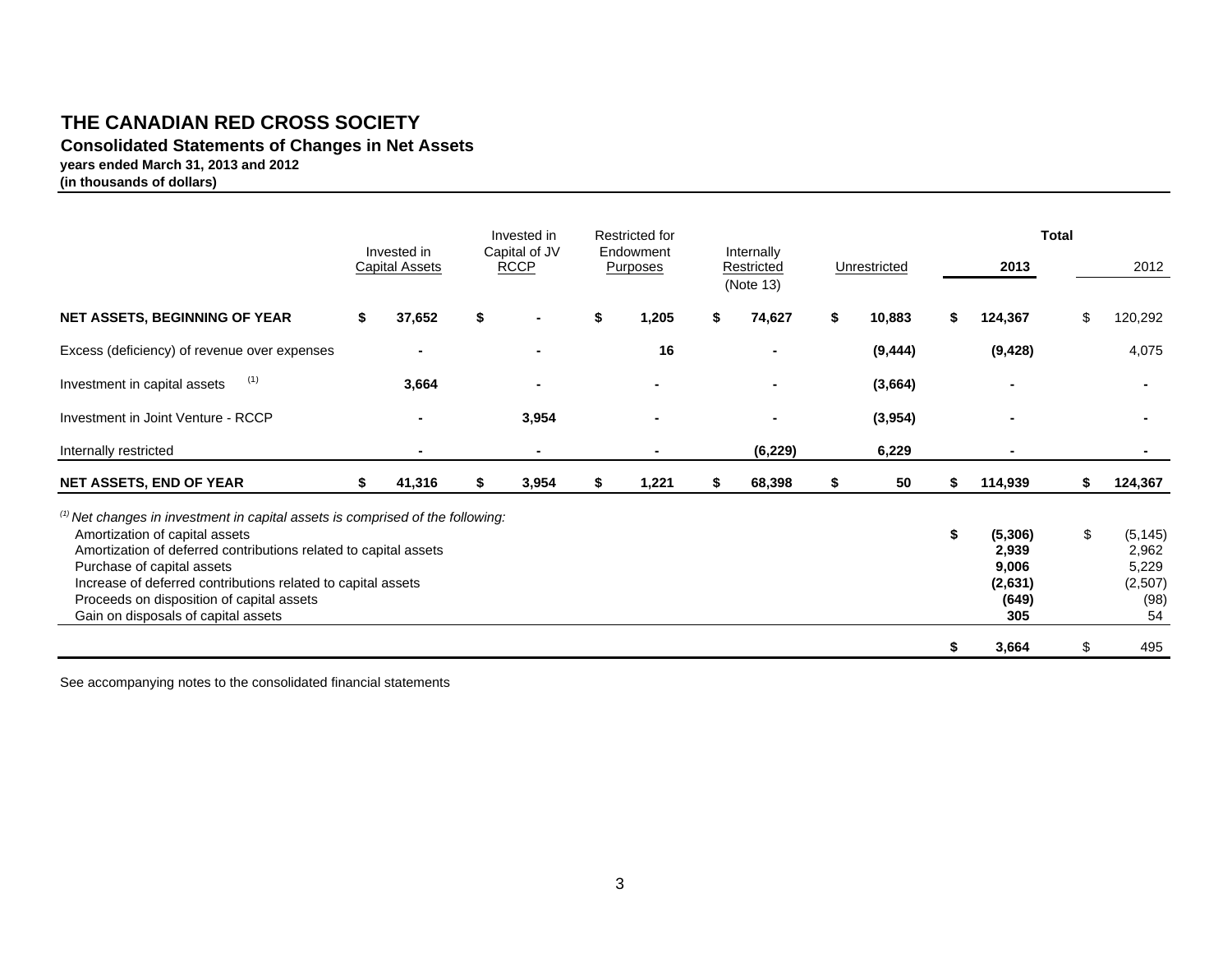**Consolidated Statements of Cash Flows**

**years ended March 31, 2013 and 2012**

**(in thousands of dollars)**

|                                                                                              | 2013           | 2012         |
|----------------------------------------------------------------------------------------------|----------------|--------------|
| NET INFLOW (OUTFLOW) OF CASH                                                                 |                |              |
| RELATED TO THE FOLLOWING ACTIVITIES:                                                         |                |              |
| <b>OPERATING</b>                                                                             |                |              |
| Excess (deficiency) of revenues over expenses                                                | \$<br>(9, 428) | \$<br>4,075  |
| Items not affecting cash                                                                     |                |              |
| Decrease in net employee future benefits                                                     | (178)          | (432)        |
| Amortization of deferred capital contributions                                               | (2,939)        | (2,962)      |
| Amortization of capital assets                                                               | 5,306          | 5,145        |
| Decrease (increase) in unrealized gains on investments                                       | 705            | (3,470)      |
| Gain on disposal of capital assets                                                           | (305)          | (54)         |
|                                                                                              | (6, 839)       | 2,302        |
|                                                                                              |                |              |
| Changes in non-cash operating working capital items<br>Accounts receivable - trade and other | 5,701          | 269          |
| Inventory, prepaid and advances on construction                                              | (7, 583)       | (11, 810)    |
| Accounts payable and accrued liabilities                                                     | (4,026)        | (719)        |
| Government remittances payable                                                               | (30)           | 223          |
| Deferred revenue                                                                             | (41, 493)      | (28, 937)    |
|                                                                                              |                |              |
|                                                                                              | (54, 270)      | (38, 672)    |
| <b>INVESTING</b>                                                                             |                |              |
| Disposals of long-term investments                                                           | 47,347         | 6,439        |
| Additions to capital assets                                                                  | (9,006)        | (5, 229)     |
|                                                                                              |                |              |
|                                                                                              | 38,341         | 1,210        |
| <b>FINANCING</b>                                                                             |                |              |
| Deferred contributions related to capital assets                                             | 2,631          | 2,507        |
| Proceeds on disposition of capital assets                                                    | 649            | 98           |
|                                                                                              | 3,280          | 2,605        |
| Net cash outflow                                                                             | (12, 649)      | (34, 857)    |
| Cash and cash equivalents, beginning of year                                                 | 74,810         | 109,667      |
|                                                                                              |                |              |
| Cash and cash equivalents, end of year                                                       | \$<br>62,161   | \$<br>74,810 |
|                                                                                              |                |              |
| Represented by:                                                                              |                |              |
| Unrestricted                                                                                 | \$<br>5,663    | \$<br>8,575  |
| <b>Externally restricted</b>                                                                 | 34,715         | 47,543       |
| Internally restricted                                                                        | 21,783         | 18,692       |
| Cash and cash equivalents                                                                    | \$<br>62,161   | \$<br>74,810 |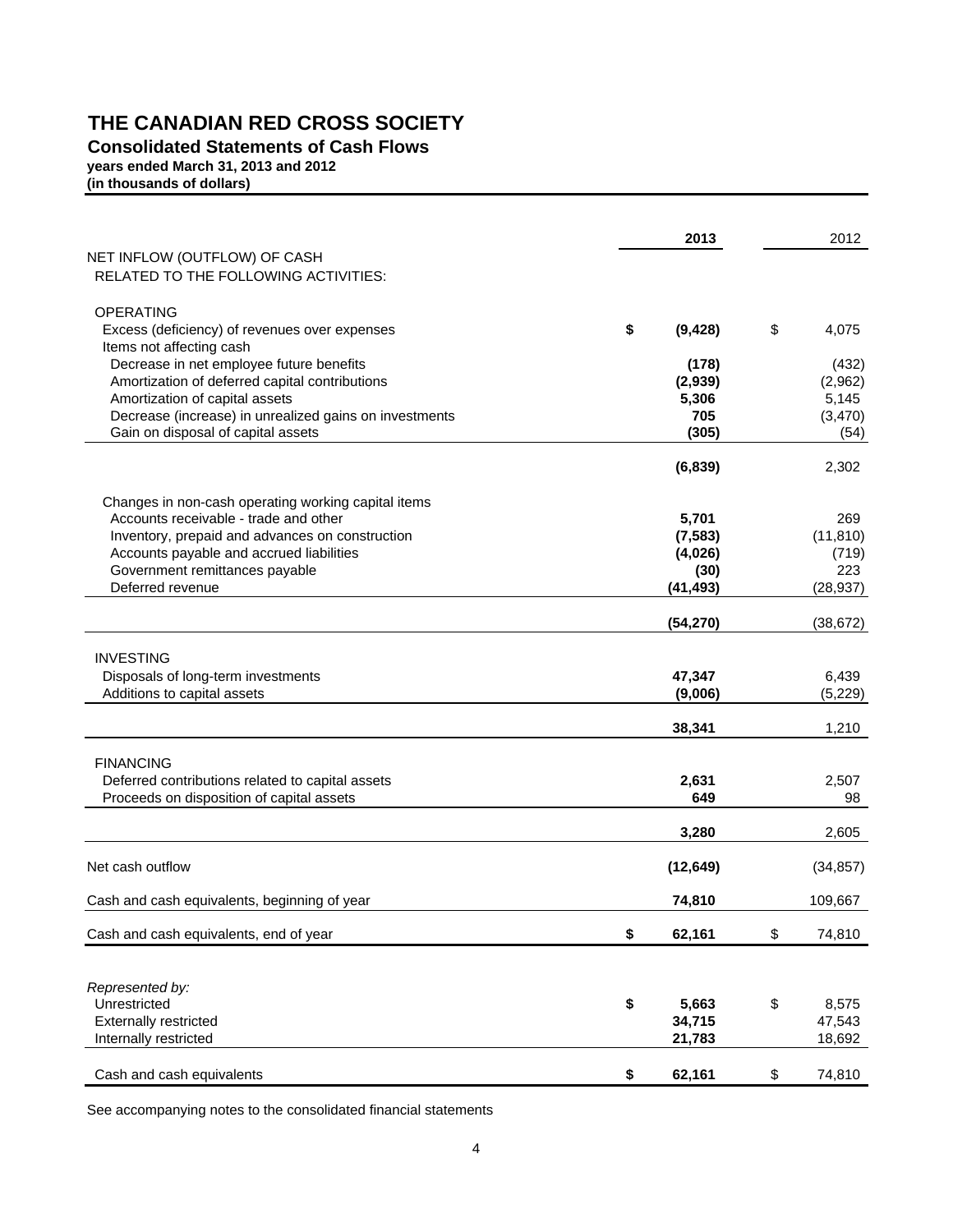**(in thousands of dollars)**

#### **1. Purpose of the Organization**

The Canadian Red Cross Society (the "Society") is a not-for-profit volunteer-based humanitarian organization dedicated to helping people in Canada and around the world with situations that threaten their survival and safety, their security and well-being, or their human dignity. The Society relies on continuing support from various levels of governments, corporations and fundraising from other donors.

The Society, which is incorporated without share capital under the laws of Canada, is a registered Canadian charity and, as such, is exempt from income taxes.

#### **2. Significant Accounting Policies**

#### *Change in accounting standards*

 For the year ended March 31, 2013, the Society adopted the new Canadian Institute of Chartered Accountants ("CICA") accounting standards for not-for-profit organizations (the "new standards") as set out in Part III of the CICA Handbook. The Society also applies the standards for private enterprises in Part II of the CICA Handbook to the extent that the Part II standards address topics not addressed in Part III. In accordance with Section 1501 of the CICA Handbook, Part III, *First Time adoption by not-for-profit organizations*, ("Section 1501"), the date of transition to the new standards is April 1, 2011 and these financial statements present an opening consolidated statement of financial position at the date of transition. This opening consolidated statement of financial position is the starting point for the Society's accounting under the new standards. In its opening consolidated statement of financial position, under the recommendations of Section 1501, the Society:

- a) recognized all assets and liabilities whose recognition is required by the new standards;
- b) did not recognize items as assets or liabilities if the new standards do not permit such recognition;
- c) reclassified items that it recognized previously as one type of asset, liability or component of net assets, but are recognized as a different type of asset, liability or component of net assets under the new standards; and
- d) applied the new standards in measuring all recognized assets and liabilities.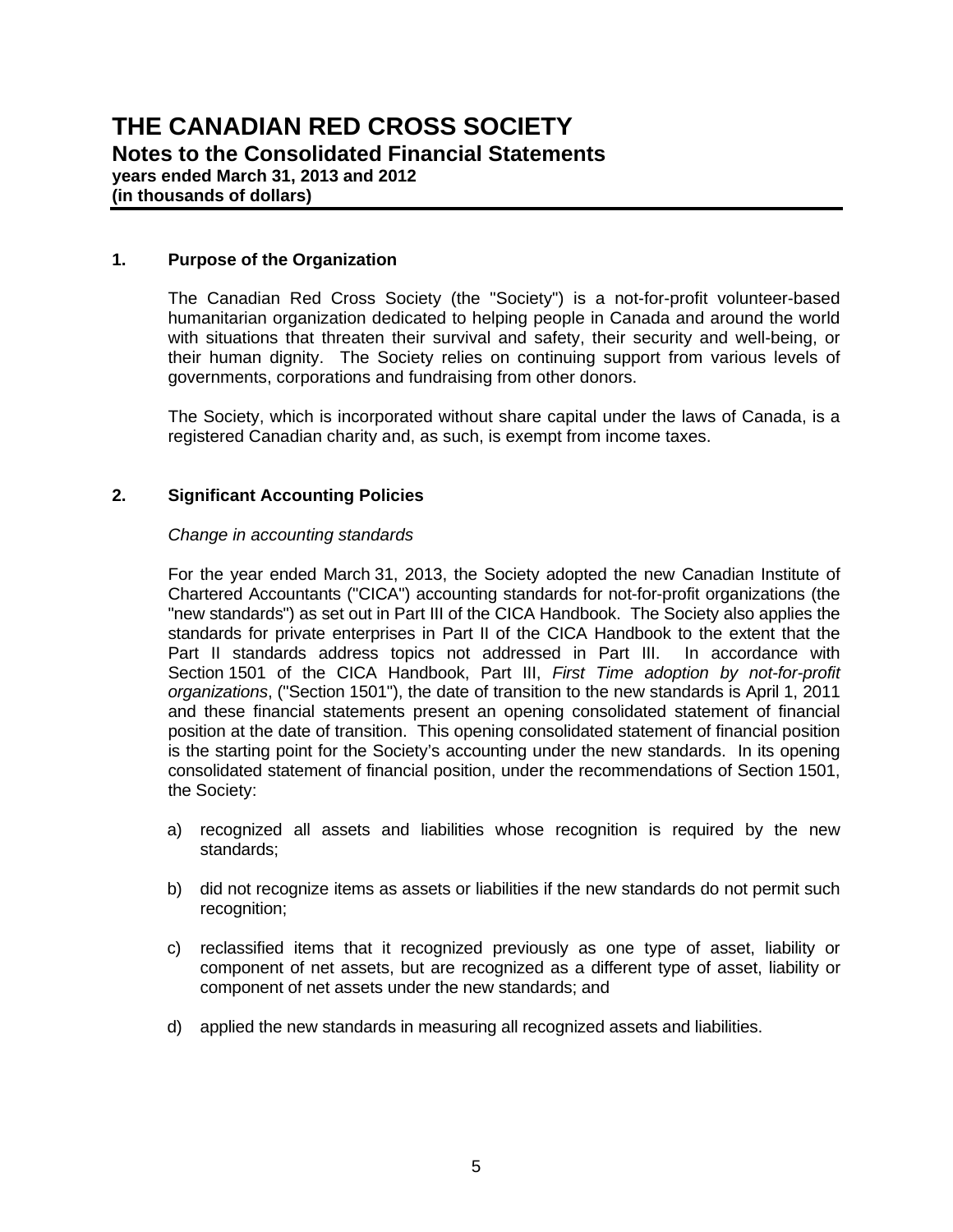**years ended March 31, 2013 and 2012 (in thousands of dollars)**

#### **2. Significant Accounting Policies (Continued)**

#### *Change in accounting standards (Continued)*

 In accordance with the requirements of Section 1501, the accounting policies which follow have been consistently applied to all years presented and adjustments resulting from the adoption of the new standards have been applied on a retrospective basis. Other than the exemption taken for the Employee Future Benefits, no other exemptions were taken by the Society as at April 1, 2011.

 The impact on adoption of the new accounting standards is limited to a change in accounting policy related to investments.

 The Society continues to recognize its investments at fair value; however the unrealized gains and losses, which were previously reported directly in net assets until realized when the cumulative gain or loss was transferred to investment revenue, are now recognized directly in the consolidated Statement of Operations. This change has no impact on investments or total net assets. However, this change has an impact on the consolidated Statement of Operations.

Reconciliation of the Consolidated Statement of Operations as at March 31, 2012:

| Excess of revenue over expenses as at March 31, 2012, as stated in the<br>previous year's consolidated financial statements | 605   |
|-----------------------------------------------------------------------------------------------------------------------------|-------|
| Net change in accumulated unrealized gains and losses on investments                                                        | 3,470 |
| Excess of revenue over expenses as at March 31, 2012, in accordance<br>with the new standards                               | 4.075 |

#### *Basis of presentation*

These consolidated financial statements reflect the assets, liabilities, revenues and expenses of the operations of the Society including all operations within Canada, the International Program and the Society's share of Red Cross Care Partners ("RCCP") (Note 7).

The Organizational Capacity and Core Programs reflect the net contribution before application of the Society's common management and administration expenses. The Schedule provides a detailed summary of the fundraising and program contributions before Society common management and administration costs and expenses.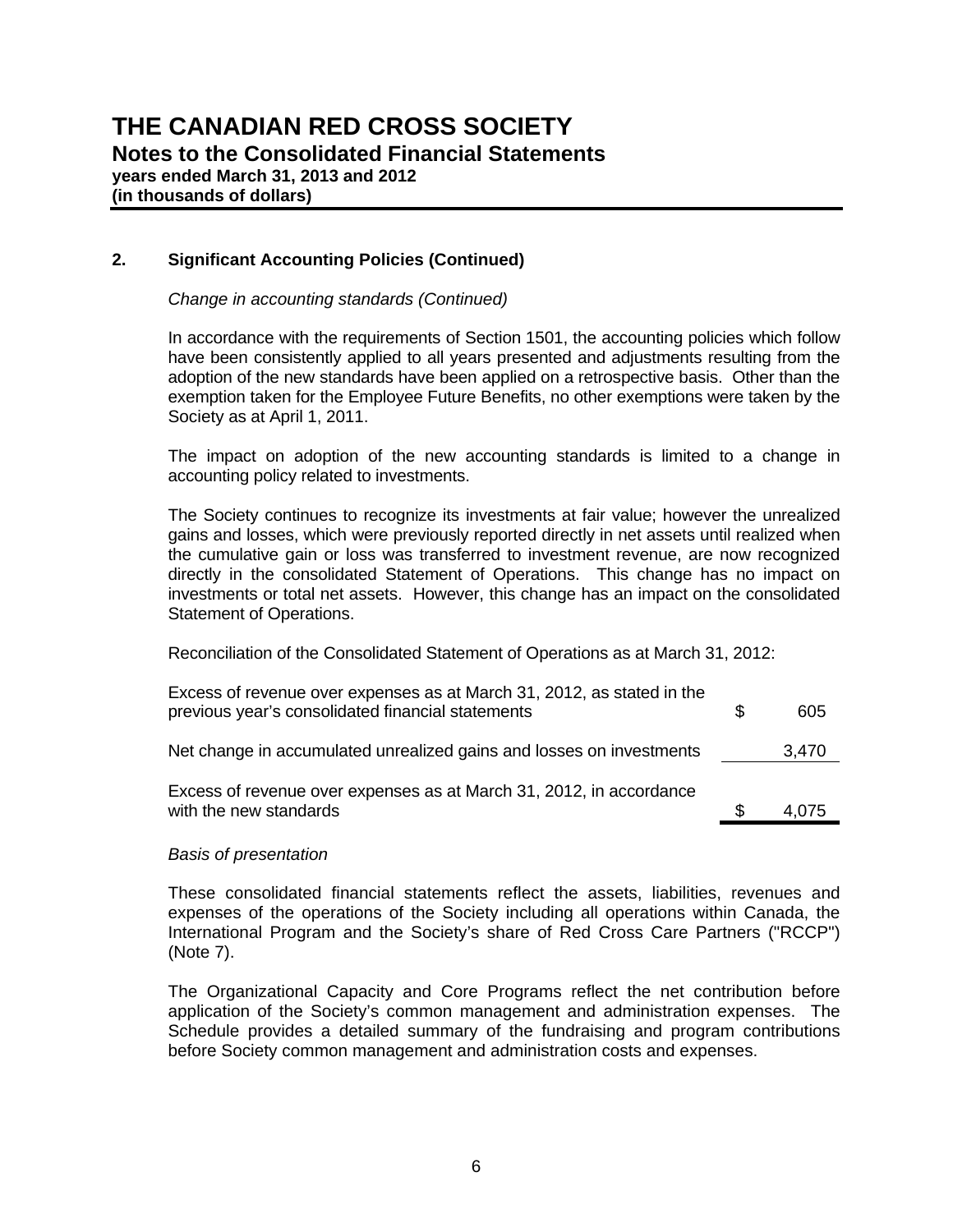**(in thousands of dollars)**

#### **2. Significant Accounting Policies (Continued)**

#### *Principle of consolidation*

The Society reports its interest in RCCP, a jointly controlled entity, using proportionate consolidation. The Society's share of the assets, liabilities, income and expenses of RCCP is combined with the equivalent items in the consolidated financial statements on a line-by-line basis. Profits and losses resulting from transactions with RCCP are recognized in the Society's consolidated financial statements only to the extent of interests in RCCP that are unrelated to the Society.

#### *Revenue recognition*

The Society receives donations from annual fundraising campaigns for operating purposes and from special campaigns for disaster relief programs in Canada and various foreign countries.

The Society follows the deferral method of accounting.

Unrestricted donations are recognized as revenue when received. Restricted donations, other than endowments, are deferred and recognized as revenue in the year in which the related expenses are recognized. Other revenues are recognized when the goods or services have been rendered.

Externally restricted donations used to purchase depreciable capital assets are deferred and amortized over the life of the related capital asset. Externally restricted contributions used to purchase land are recorded as a direct increase in the net assets invested in capital assets. Externally restricted contributions that have not been expended are recorded as deferred revenue on the consolidated Statement of Financial Position.

The Society restricts the use of portions of its unrestricted net assets for specific future uses. When incurred, related expenses are charged to operations and the balance of internally restricted net assets is reduced accordingly.

Endowment contributions are recognized as direct increases in net assets restricted for endowment purposes.

The fair value of donated capital assets is deferred and amortized to income on the same basis as the related depreciable capital assets are amortized.

Investment income (expense) includes dividend and interest income, realized and unrealized investment gains and losses, and where applicable, charges for other than temporary impairment of investments. Dividend and interest income as well as realized and unrealized gains and losses have been recorded directly in the consolidated Statement of Operations.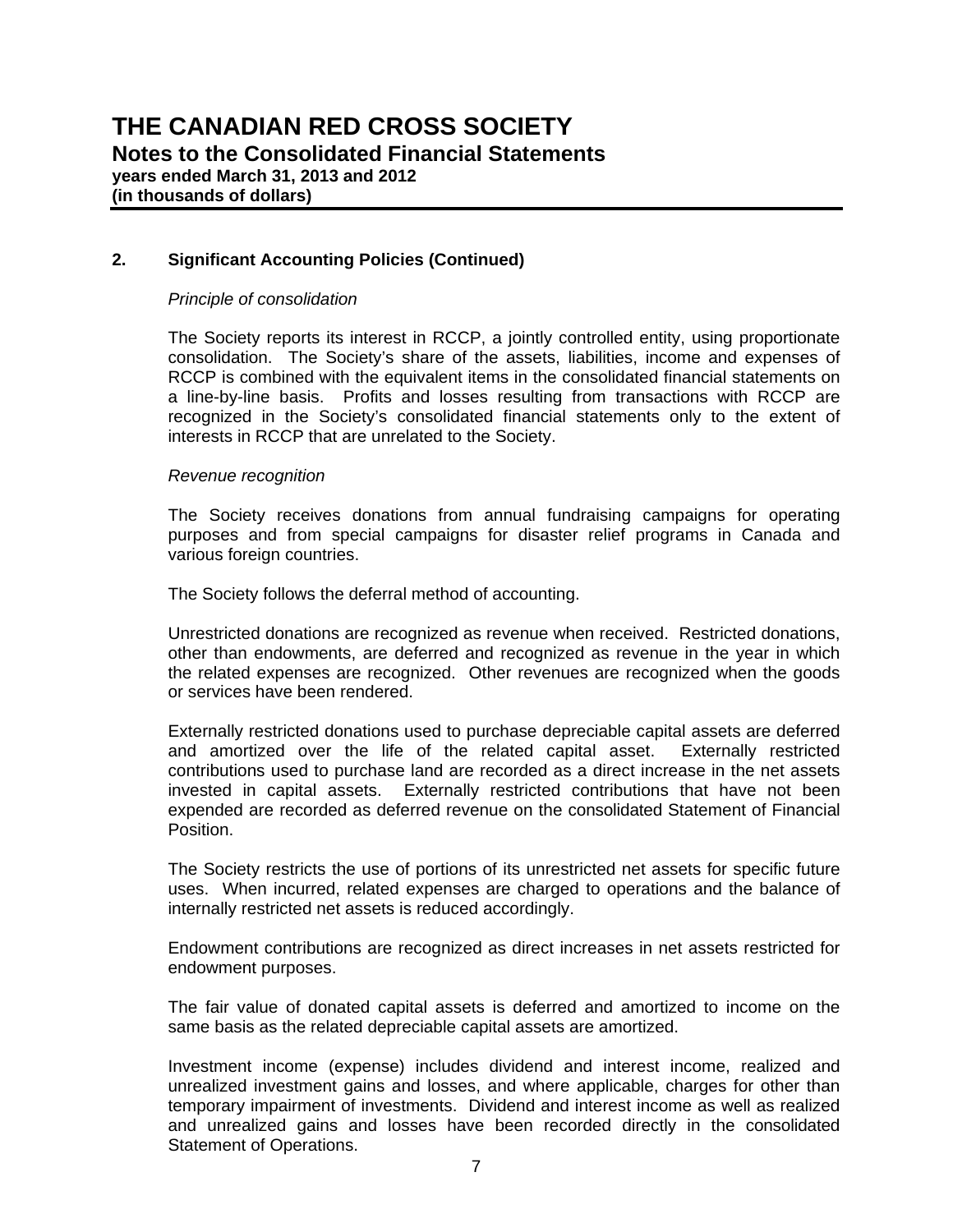**(in thousands of dollars)**

#### **2. Significant Accounting Policies (Continued)**

#### *Revenue recognition (Continued)*

Unrealized gains and losses on financial assets are included in investment income and recognized as revenue in the consolidated Statement of Operations or deferred depending on the nature of any external restrictions imposed on the investment income.

Restricted investment income is recognized as revenue in the year in which the related expenses are incurred. Unrestricted investment income is recognized as revenue when earned.

#### *Financial instruments*

The Society's financial instruments consist of cash and cash equivalents, accounts receivable, advances on construction contracts, long-term investments, accounts payable and accrued liabilities.

Financial assets and financial liabilities are initially recognized at fair value when the Society becomes a party to the contractual provisions of the financial instrument. Subsequently, all financial instruments are measured at amortized cost, except cash and cash equivalent and investments which are recorded at fair value.

#### *Cash and cash equivalents*

Cash and cash equivalents represent externally restricted, internally restricted and unrestricted cash and equivalents and mature within three months.

Externally restricted cash and cash equivalents are restricted for specified purposes and are not available for the Society's general operations.

Internally restricted cash represents money set aside to fund specific activities identified by management and approved by the Board of Directors. The funds are not available for the Society's general operations.

Unrestricted cash represents funds available for the Society's general operations.

#### *Donated services*

The Society benefits greatly from donated services in the form of volunteer work for various activities. The value of donated services is not recognized in the consolidated financial statements because of the difficulty of measurement.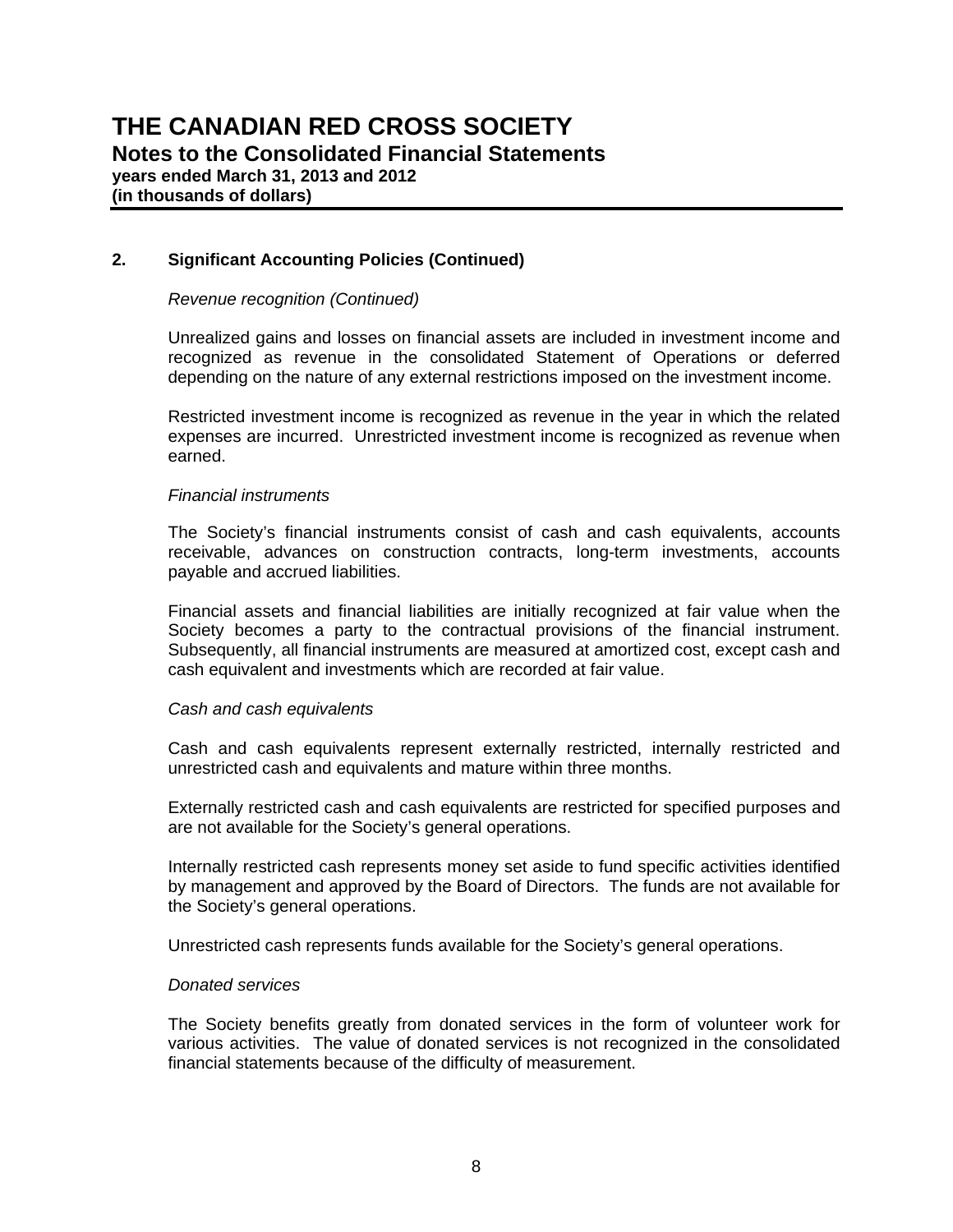**years ended March 31, 2013 and 2012 (in thousands of dollars)**

#### **2. Significant Accounting Policies (Continued)**

#### *Inventory*

Inventory includes current materials and supplies necessary for the conduct of the Society's operations. Inventory is valued at the lower of cost and replacement value using the moving average method.

#### *Capital assets*

Purchased capital assets are recorded at cost. Contributed capital assets are recorded at estimated fair value at the date of contribution. Amortization is provided on a straightline basis over the estimated useful lives as follows:

| <b>Buildings</b>                           | 20 to 40 years |
|--------------------------------------------|----------------|
| Furniture, office and healthcare equipment | 3 to 5 years   |
| <b>Vehicles</b>                            | 2 to 5 years   |
| Computer hardware and software             | 2 to 3 years   |

#### *Intangible assets*

 Intangible assets represent the portion of the purchase price of the Society's interest in the RCCP joint venture relating to government contracts. These costs are amortized on a straight-line basis over the term of the estimated beneficial life of the assets, which is five years.

#### *Goodwill*

Goodwill represents the excess of the purchase price of the Society's interest in the RCCP joint venture over identifiable tangible and intangible assets. Goodwill is tested for impairment whenever an event or circumstance occurs that indicates that goodwill might be impaired. When the carrying amount of RCCP, including goodwill, exceeds its fair value, a goodwill impairment loss is recognized in excess of revenue over expenses in an amount equal to the excess.

#### *Deferred gain*

The deferred gain in respect of the acquisition of the interest in RCCP (Note 7) is amortized on a straight-line basis over 10 years.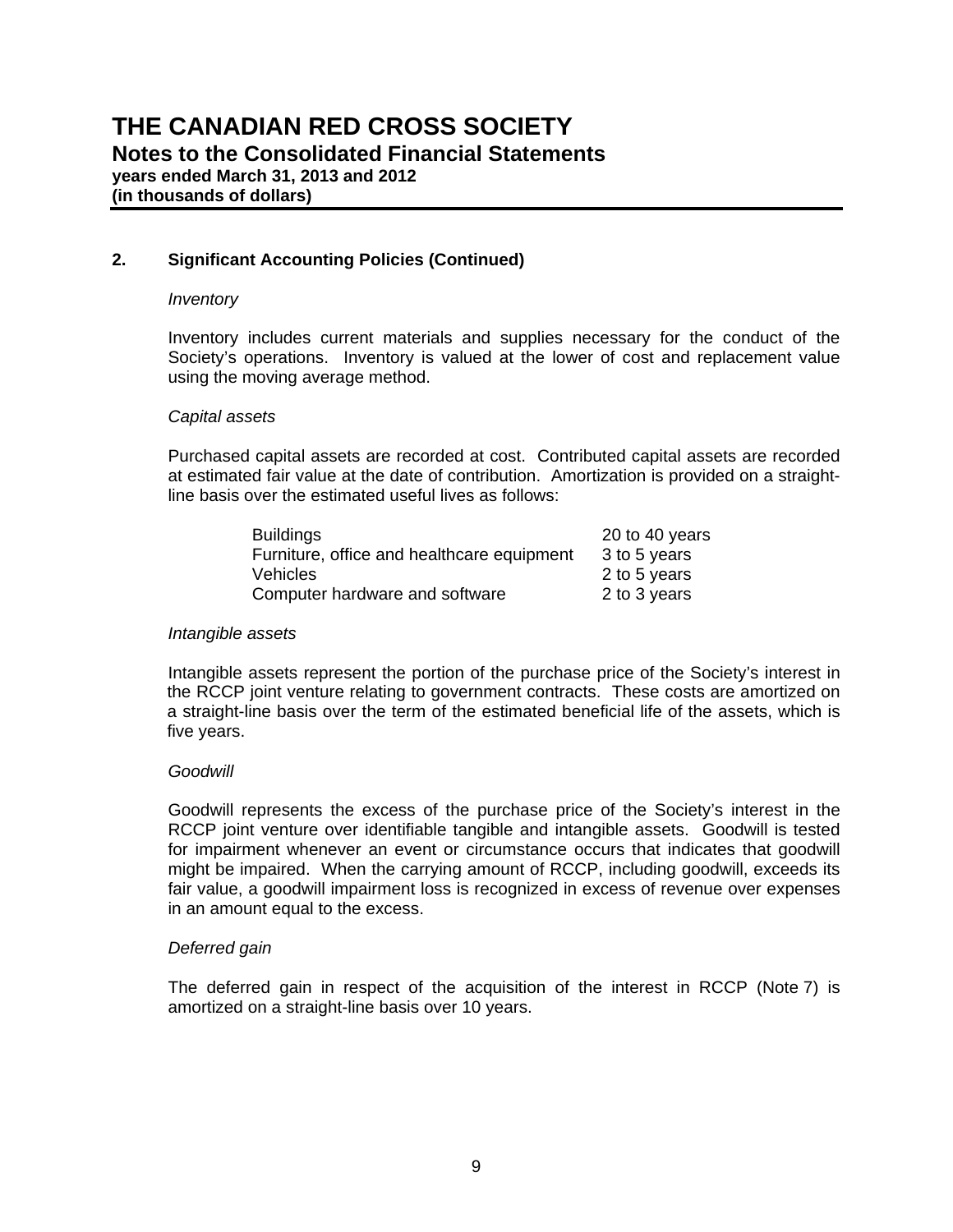**(in thousands of dollars)**

#### **2. Significant Accounting Policies (Continued)**

#### *Post-retirement benefits*

The cost of post-retirement benefits earned by employees is actuarially determined using the projected benefit method prorated on service and management's best estimate of discount rate, retirement ages of employees and expected health care costs. Plan obligations are discounted using current market interest rates and plan assets are presented at fair market value. The Society amortizes past service costs and cumulative unrecognized net actuarial gains and losses, in excess of 10% of the greater of the projected benefit obligation or the market-related value of plan assets, over the expected average remaining service lifetime (EARSL) of the active employee group covered by the plans or over the average remaining life expectancy of former employees.

The average remaining life expectancy of former employees has been determined to be 26 years for the defined benefit pension plan and EARSL has been determined to be 13 years for the other benefit plans. The Society measures its accrued benefits obligations for accounting purposes as at March 31 of each year.

#### *Impairment of long-lived assets*

Long-lived assets are tested for recoverability whenever events or changes in circumstances indicate that their carrying amount may not be recoverable. An impairment loss is recognized when their carrying value exceeds the total undiscounted cash flows expected from their use and eventual disposition. The amount of the impairment loss is determined as the excess of the carrying value of the asset over its fair value.

#### *Use of estimates*

The preparation of these consolidated financial statements in conformity with Canadian accounting standards for not-for-profit organizations requires management to make estimates and assumptions that affect the amounts reported in the consolidated financial statements and the accompanying notes. In the opinion of management, these consolidated financial statements reflect, within reasonable limits of materiality, all adjustments necessary to present fairly the results for the years presented. Actual results could differ from these estimates. Assumptions are used in estimating the purchase price allocation associated with the acquisition of RCCP, collectibility of accounts receivable, inventory reserves, useful life of capital assets, accrued liabilities, accrued other benefit plan liabilities and commitments.

Judgements made by management in the preparation of these consolidated statements include assessment of impairment indicators associated with goodwill and intangible assets.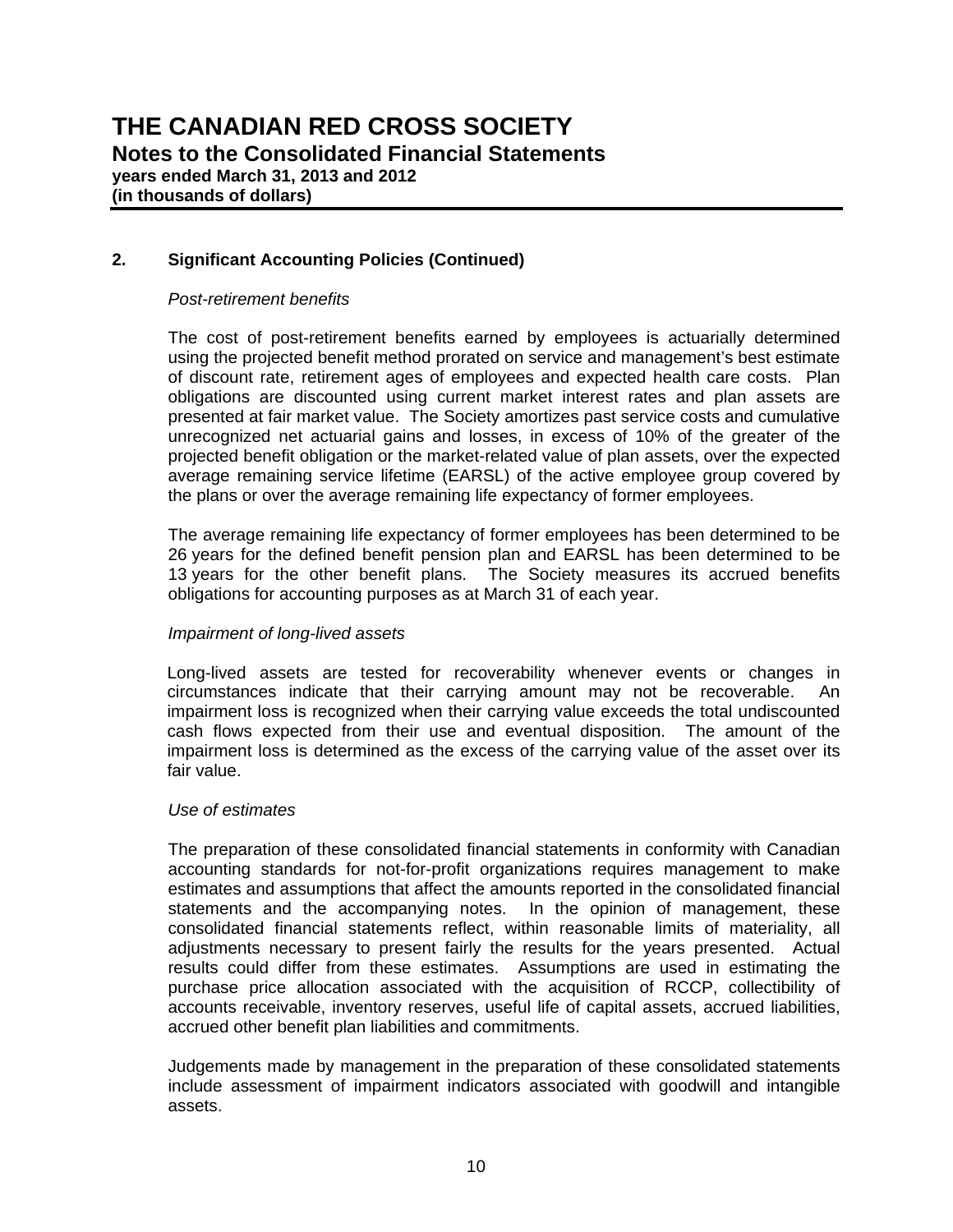**(in thousands of dollars)**

#### **2. Significant Accounting Policies (Continued)**

#### *Allocation of expenses*

The Society incurs general support expenses that are common to its programs and administration.

Corporate governance and general management expenses are not allocated and are accounted for in Support Services. Other general support expenses that relate directly to the programs are accounted for in Program Management.

Fund Development expenses are not allocated and are accounted for directly in the Fundraising line of the Society's consolidated financial statements.

Facilities are the only expense of which part is allocated directly to the Core Programs. The allocation is based on revenue stream. If a building is directly related to one program and that revenue stream is prevalent, the total cost of that building will be allocated to that program. Those facilities that are common to the administration of the Society and its Programs are recorded under the Rental and Facilities line in the Schedule to these consolidated financial statements.

#### **3. Capital Management**

The Society's objectives in managing capital are:

- a) to ensure that sufficient financial resources are in place to deliver on the priorities set by the Board of Directors during its annual strategic plan review;
- b) to maintain a minimum reserve in its Net Assets under Internally Restricted General of \$43.5 million to ensure the ability to continue operations in the face of unexpected events;
- c) to invest funds in financial instruments permitted under the Board of Directors' approved Statement of Investment Policies and Procedures (SIP&P); and
- d) to manage grants and donations with external restrictions in order to comply with the conditions for using these financial resources.

The Society monitors its capital by reviewing various financial metrics, including cash flows and variances to forecasts and budgets.

Capital management objectives, policies and procedures are unchanged since the preceding year.

The Society has complied with all the capital requirements, including the requirements respecting the external restrictions.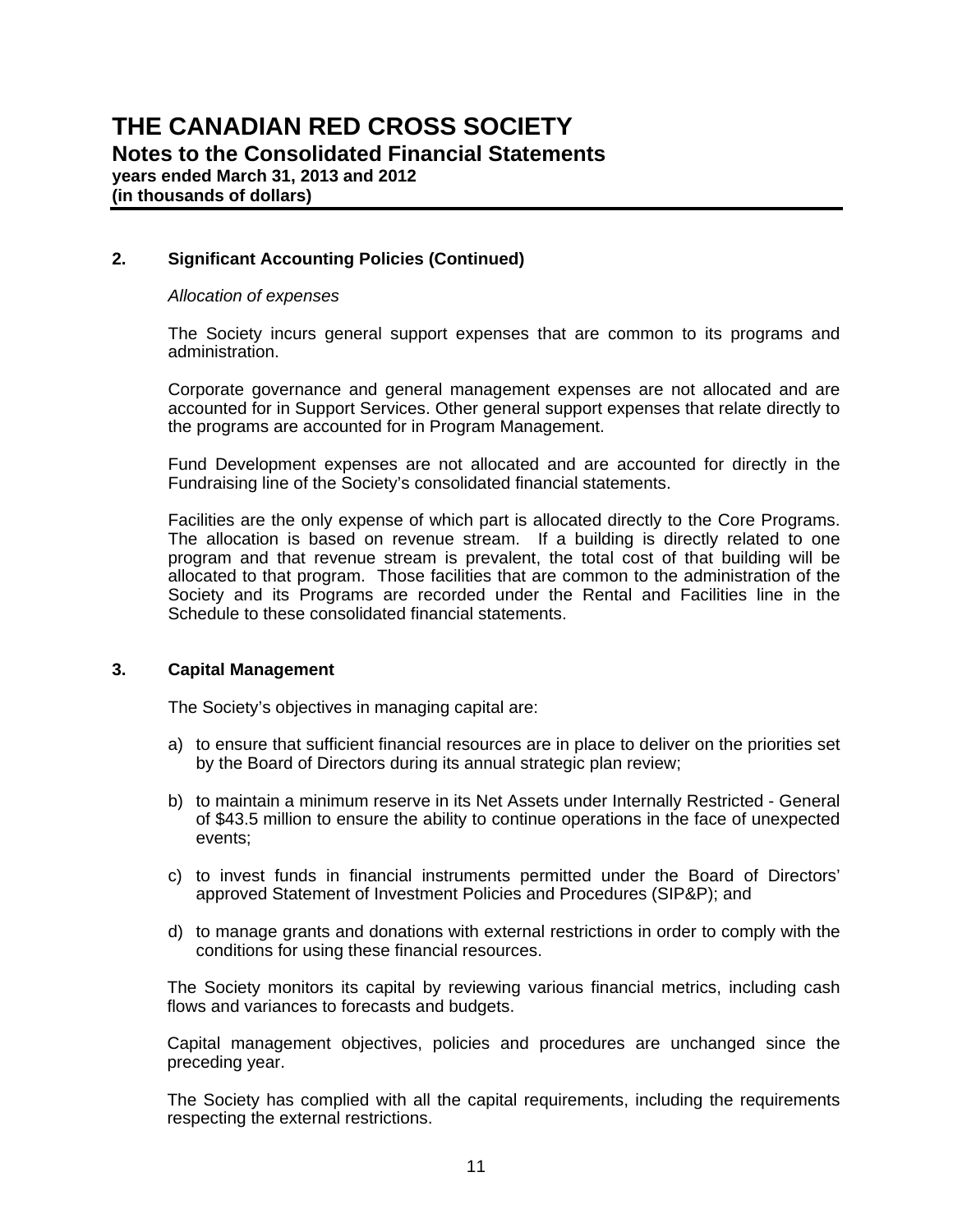**Notes to the Consolidated Financial Statements**

**years ended March 31, 2013 and 2012**

**(in thousands of dollars)**

#### **4.Cash and cash equivalents**

|                                                                                                                                                                                                                             | March 31, 2013                              | March 31, 2012                              |                                                     | April 1, 2011                                       |                                                     |                                                     |  |
|-----------------------------------------------------------------------------------------------------------------------------------------------------------------------------------------------------------------------------|---------------------------------------------|---------------------------------------------|-----------------------------------------------------|-----------------------------------------------------|-----------------------------------------------------|-----------------------------------------------------|--|
|                                                                                                                                                                                                                             | Fair Value and                              |                                             | Fair Value and                                      |                                                     | Fair Value and                                      |                                                     |  |
|                                                                                                                                                                                                                             | <b>Carrying Value</b>                       | Cost                                        | <b>Carrying Value</b>                               | Cost                                                | <b>Carrying Value</b>                               | Cost                                                |  |
| Cash<br>Unrestricted<br><b>Externally restricted - General</b><br>Externally restricted - Haiti<br>Externally restricted - Tsunami<br>Internally restricted - General<br>Internally restricted - Tsunami                    | 4,915<br>S<br>13,475<br>712<br>4,348<br>165 | 4,915<br>S<br>13,475<br>712<br>4,348<br>165 | \$<br>7,530<br>9,753<br>1,716<br>339<br>4,365       | \$<br>7,530<br>9,753<br>1,716<br>339<br>4,365       | S.<br>2,545<br>23,485<br>1,707<br>806<br>12,477     | 2,545<br>S<br>23,485<br>1,707<br>806<br>12,477      |  |
| <b>Total cash</b>                                                                                                                                                                                                           | 23,615                                      | 23,615                                      | 23,703                                              | 23,703                                              | 41,020                                              | 41,020                                              |  |
| <b>Cash equivalents</b><br>Unrestricted<br><b>Externally restricted - General</b><br>Externally restricted - Haiti<br>Externally restricted - Tsunami<br>Internally restricted - General<br>Internally restricted - Tsunami | 748<br>4,902<br>15,626<br>6,811<br>10,459   | 748<br>4,902<br>15,626<br>6,811<br>10,459   | 1,045<br>14,461<br>21,154<br>120<br>1,284<br>13,043 | 1,045<br>14,461<br>21,154<br>120<br>1,296<br>13,043 | 545<br>11,542<br>36,320<br>12,284<br>1,047<br>6,909 | 545<br>11,542<br>36,320<br>12,284<br>1,045<br>6,909 |  |
| <b>Total cash equivalents</b>                                                                                                                                                                                               | 38,546                                      | 38,546                                      | 51,107                                              | 51,119                                              | 68,647                                              | 68,645                                              |  |
| Total cash and cash equivalents                                                                                                                                                                                             | 62,161                                      | 62,161<br>S                                 | \$<br>74,810                                        | 74,822<br>\$                                        | \$<br>109,667                                       | 109,665<br>\$                                       |  |
|                                                                                                                                                                                                                             |                                             |                                             |                                                     |                                                     |                                                     |                                                     |  |

#### **5. Investments**

|                                                | March 31, 2013                   |   |                  | March 31, 2012                   |                   |      | April 1, 2011                    |                   |
|------------------------------------------------|----------------------------------|---|------------------|----------------------------------|-------------------|------|----------------------------------|-------------------|
|                                                | Fair Value and<br>Carrying Value |   | <u>Cost</u>      | Fair Value and<br>Carrying Value | <u>Cost</u>       |      | Fair Value and<br>Carrying Value | Cost              |
| <b>Investments</b><br>Fixed income<br>Equities | 100,365<br>14,056                | S | 97,592<br>12,540 | 144,708<br>17,843                | 140,500<br>16,297 | \$.  | 153,477<br>12,043                | 153,067<br>10,183 |
| <b>Total investments</b>                       | 114,421                          |   | 110.132          | 162,551                          | 156.797           | - 35 | 165,520                          | 163,250           |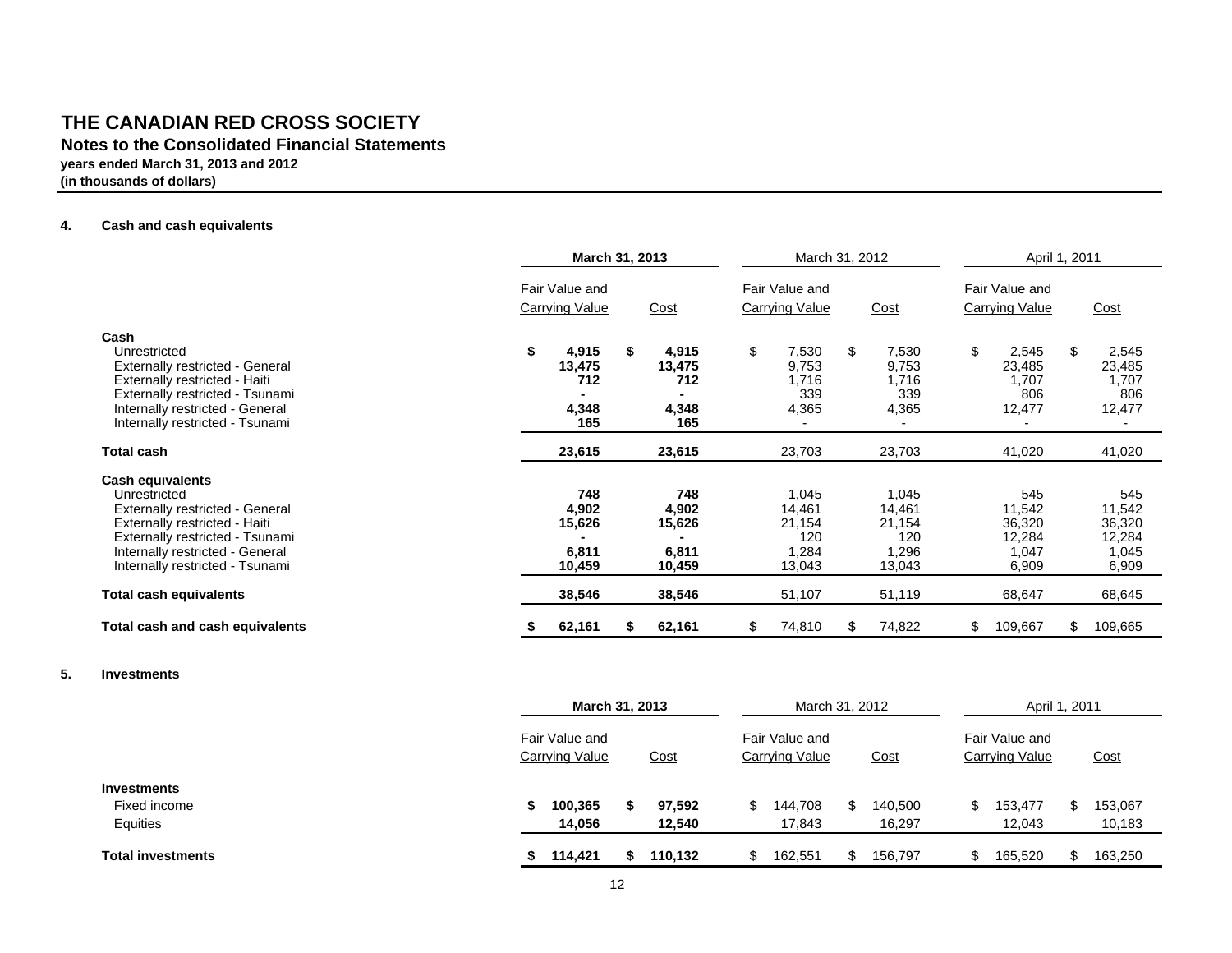**(in thousands of dollars)**

#### **5. Investments (Continued)**

The fair values of long-term investments are based on quoted market prices.

Fixed income investments are comprised of Government of Canada and corporate bonds with maturity dates ranging from 2013 to 2049, earning interest from 2.25% to 10.35%.

Long-term investments are externally and internally restricted as follows:

|                                                                                                                                                      | March 31,<br>2013                    | March 31,<br>2012                          | April 1,<br>2011                     |
|------------------------------------------------------------------------------------------------------------------------------------------------------|--------------------------------------|--------------------------------------------|--------------------------------------|
| <b>Externally Restricted - General</b><br><b>Externally Restricted - Haiti</b><br>Internally Restricted - General<br>Internally Restricted - Tsunami | 42,203<br>31,112<br>31,051<br>10,055 | 62,913<br>\$<br>42,041<br>43,544<br>14,053 | 46,203<br>66,427<br>34,008<br>18,882 |
|                                                                                                                                                      | 114,421                              | 162,551                                    | 165,520                              |

Gross investment income earned is reported as follows:

|                                                            |    | 2013         |    | 2012           |
|------------------------------------------------------------|----|--------------|----|----------------|
| Investment income - General<br>Investment income - Tsunami | \$ | 2,853<br>793 | \$ | 4,934<br>1,849 |
| Total                                                      | S  | 3,646        | S  | 6,783          |

Investment income earned from the Haiti fund of \$1,796 (2012 - \$4,537) is externally restricted and allocated to Haiti deferred revenue.

Investment income earned from the General fund of \$2,272 (2012 - \$3,428) is externally restricted and allocated to General deferred revenue.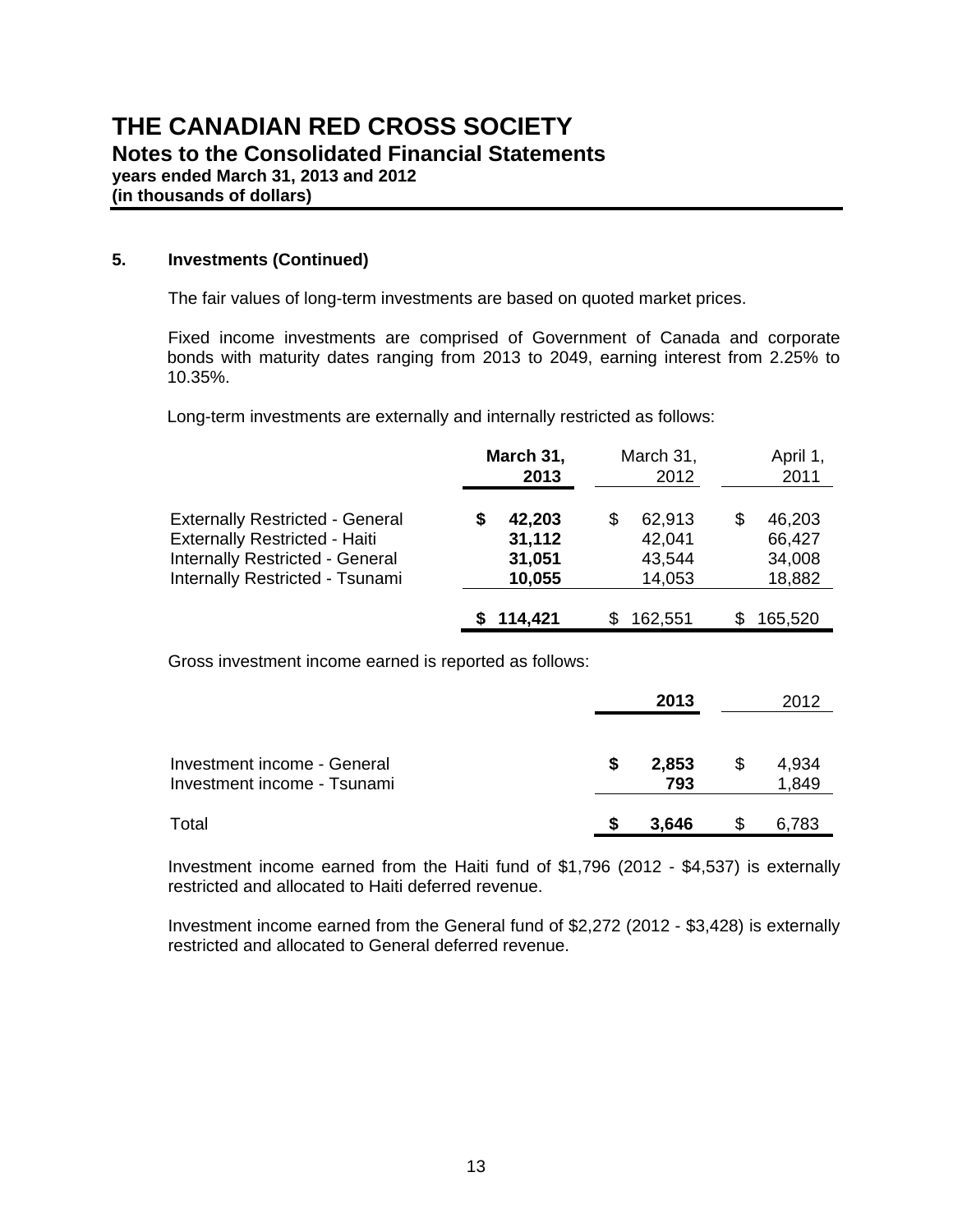**years ended March 31, 2013 and 2012**

**(in thousands of dollars)**

#### **6. Capital Assets**

|                                   |                       | March 31,<br>2013           |                       | March 31,<br>2012     | April 1,<br>2011      |
|-----------------------------------|-----------------------|-----------------------------|-----------------------|-----------------------|-----------------------|
|                                   | Cost                  | Accumulated<br>Amortization | Net Book<br>Value     | Net Book<br>Value     | Net Book<br>Value     |
| Land<br><b>Buildings</b>          | \$<br>9.316<br>60.377 | \$<br>27,360                | \$<br>9.316<br>33,017 | \$<br>8.850<br>31,713 | \$<br>8.870<br>31,595 |
| Furniture, office,                |                       |                             |                       |                       |                       |
| healthcare equipment<br>Vehicles  | 18,998<br>9,866       | 14,507<br>7,283             | 4,491<br>2,583        | 3.214<br>2,932        | 3,162<br>3,109        |
| Computer hardware<br>and software | 4.417                 | 3.240                       | 1,177                 | 519                   | 452                   |
|                                   | \$102,974             | 52,390                      | 50,584<br>\$          | 47.228<br>\$          | 47.188<br>S.          |

#### **7. Red Cross Care Partners**

On October 1, 2012, the Society merged its personal support and home making activities in Ontario with the nursing and therapy services of CarePartners, a privately owned entity. The new home care entity, 8262900 Canada Inc. (operating as Red Cross Care Partners), is a for-profit oriented entity incorporated under the laws of Canada. The Society owns 50% of the voting shares of RCCP and its financial results are proportionately consolidated in these consolidated financial statements.

On the transfer date, the Society transferred cash of \$6,000, capital assets of \$175 and inventories of \$341. Goodwill and intangible assets were valued at \$10,284. The deferred gain of \$5,142 on transfer date represents the gain attributable to the unrelated joint venturer's portion of the intangible assets and goodwill and will be amortized on a straight-line basis over 5 and 10 years respectively.

At March 31, 2013, the deferred gain is \$4,719. At March 31, 2013, the unrelated intangible assets and goodwill are \$2,850 and \$1,947 respectively. The Society's share of the amortization on intangible assets during the year was \$685.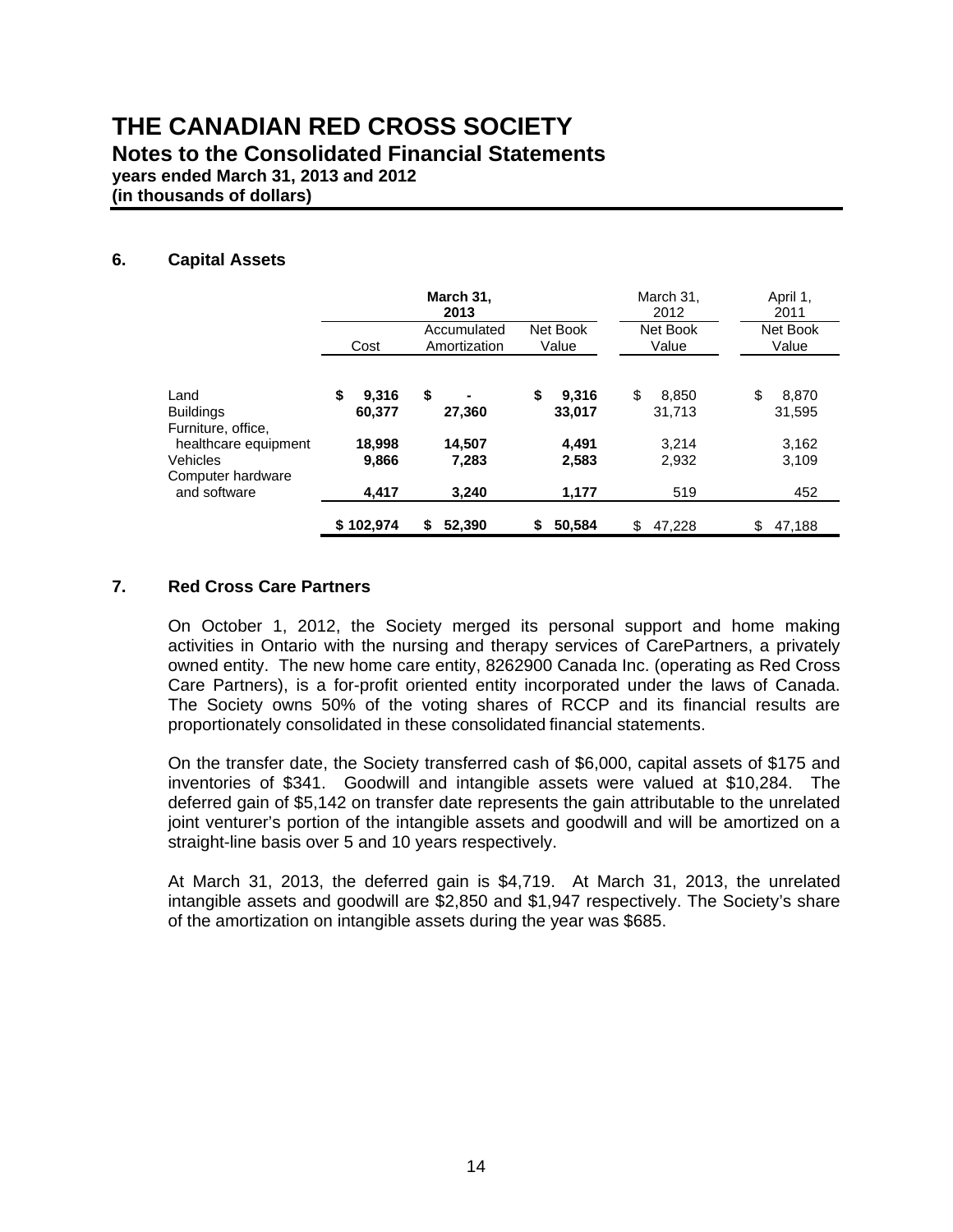**(in thousands of dollars)**

#### **7. Red Cross Care Partners (Continued)**

The following amounts are included in the Society's consolidated financial statements as a result of the proportionate consolidation of RCCP.

| <b>Statement of financial position</b> | As at<br>March 31, 2013                                 |
|----------------------------------------|---------------------------------------------------------|
| <b>Current assets</b>                  | 15,739<br>\$                                            |
| Non-current assets                     | 10,099                                                  |
| <b>Current liabilities</b>             | 9,696                                                   |
| Non-current liabilities                | 26                                                      |
| <b>Statement of operations</b>         | For the six-<br>month period<br>ended<br>March 31, 2013 |
| Revenue                                | \$<br>41,308                                            |
| <b>Expenses</b>                        | 41,350                                                  |
| Net income (loss)                      | (42)                                                    |

#### **8. Employee Future Benefits**

The Society has a defined contribution and a defined benefit pension plan. The Society's contribution to its employees' defined contribution pension plan was \$2,574 (2012 - \$2,719).

The Society discontinued the defined benefit option of its pension plan on September 30, 1998. Members were given the option to convert their entitlements to a defined contribution basis or to have an annuity purchased on their behalf. Certain members' elections with respect to the conversion of past service benefits accrued to the date of discontinuation have not been finalized; therefore, no annuities have been purchased on behalf of these individuals. The Society remains responsible for the frozen benefits accrued under the defined benefit option of the Plan up to September 30, 1998.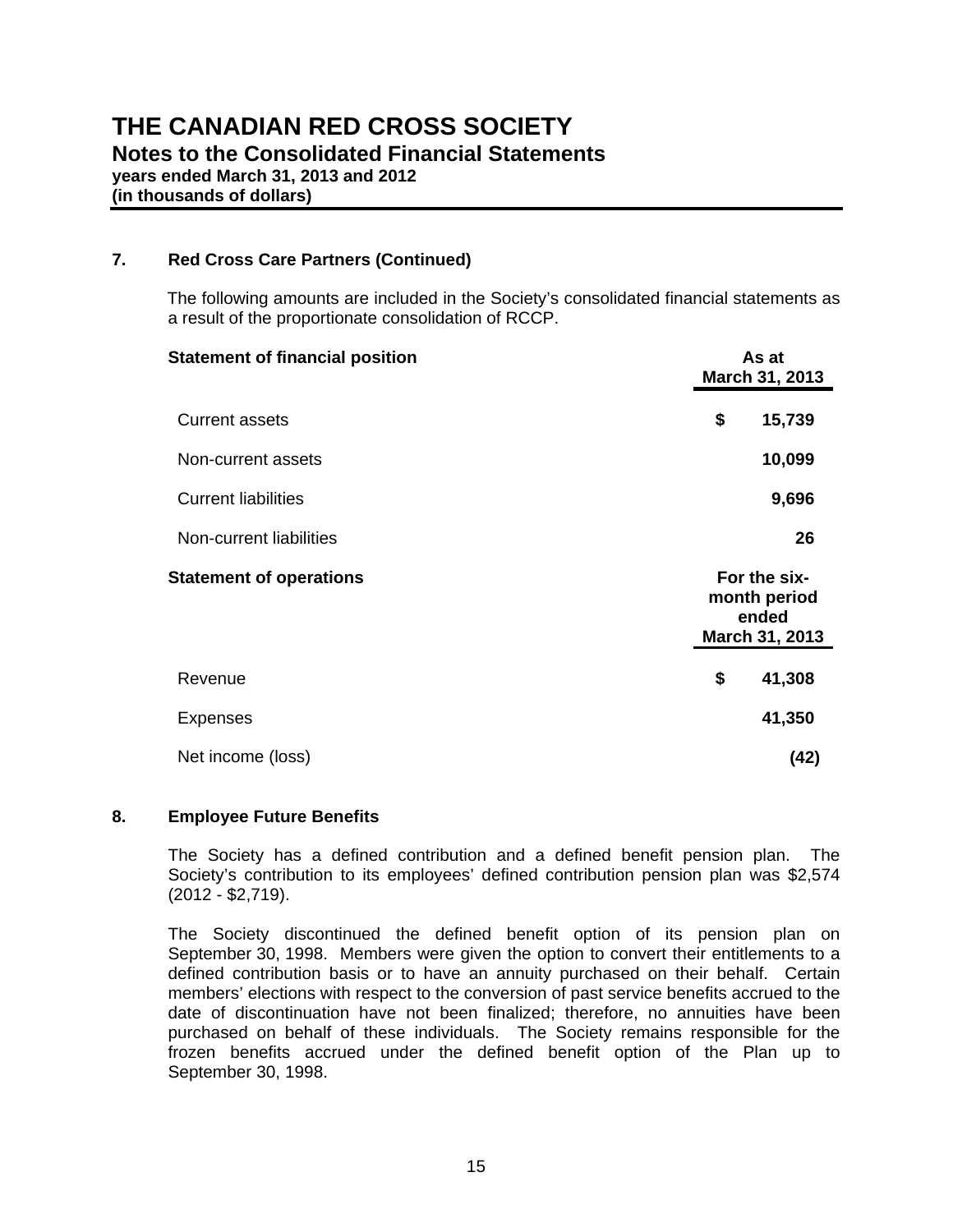**Notes to the Consolidated Financial Statements**

**years ended March 31, 2013 and 2012**

**(in thousands of dollars)**

#### **8. Employee Future Benefits (Continued)**

The Society also sponsors life and health care benefits for its retired employees (Other Benefit Plans). These benefits are not funded.

The last actuarial valuations for all the Society's plans were performed in September 2010 and the next valuations will be performed by September 2013.

|                                                 |                   | <b>Defined Benefit</b><br>Pension Plan |                  | Other Benefit<br>Plans |                   |                  |  |  |  |
|-------------------------------------------------|-------------------|----------------------------------------|------------------|------------------------|-------------------|------------------|--|--|--|
|                                                 | March 31,<br>2013 | March 31,<br>2012                      | April 1,<br>2011 | March 31,<br>2013      | March 31,<br>2012 | April 1.<br>2011 |  |  |  |
| Fair value of<br>plan assets<br>Accrued benefit | \$<br>13,432      | 13,050<br>\$                           | \$<br>12,718     | \$<br>۰                | \$                | \$               |  |  |  |
| obligation                                      | (5,036)           | (5,049)                                | (4, 841)         | (12,441)               | (11,276)          | (10, 110)        |  |  |  |
| Surplus (deficit)                               | 8,396             | 8,001                                  | 7.877            | (12, 441)              | (11, 276)         | (10, 110)        |  |  |  |
| Unamortized<br>net actuarial<br>gain            | (1, 426)          | (1, 247)                               | (1, 478)         | (4, 249)               | (5,376)           | (6,588)          |  |  |  |
|                                                 |                   |                                        |                  |                        |                   |                  |  |  |  |
| Accrued benefit<br>asset (liability)            | 6,970<br>\$       | 6,754<br>\$                            | 6,399<br>\$      | \$(16,690)             | \$(16,652)        | \$(16,698)       |  |  |  |

The information about the employee benefit plans is presented in the tables below:

At transition to the accounting standards for not-for-profit organizations, the Society elected to use the Section 1501 exemption for Employee Future Benefits. Effective April 1, 2011, the Society elected to recognize its unamortized transitional asset of \$193 as an increase in the Accrued Benefit Asset and a reduction of its Pension Cost. The March 31, 2012 adjustment is a continuation of the April 1, 2011 opening adjustment. The unamortized transitional asset of \$355 was recognized as an increase in the Accrued Benefit Asset and a reduction of its Pension Cost.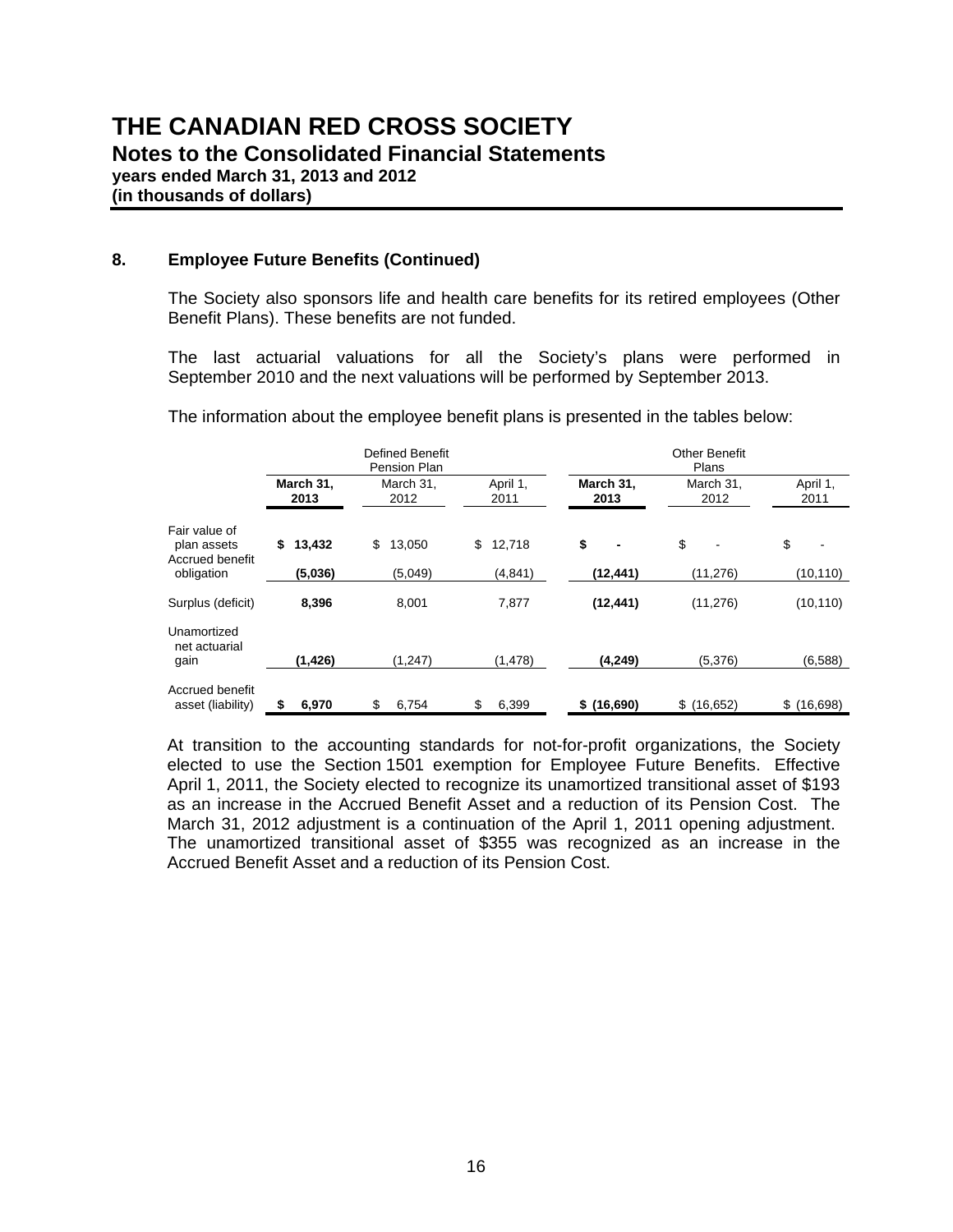**Notes to the Consolidated Financial Statements**

**years ended March 31, 2013 and 2012**

**(in thousands of dollars)**

#### **8. Employee Future Benefits (Continued)**

Elements of costs recognized in the year:

|                                                               | <b>Defined Benefit</b><br>Pension Plan |              |    | <b>Other Benefit</b><br>Plans |    |                |    |       |
|---------------------------------------------------------------|----------------------------------------|--------------|----|-------------------------------|----|----------------|----|-------|
|                                                               |                                        | 2013         |    | 2012                          |    | 2013           |    | 2012  |
| Current service cost<br>(employer)                            | \$                                     | 34           | \$ | 46                            | \$ | 633            | \$ | 518   |
| Interest cost<br>Expected return on plan<br>assets            |                                        | 198<br>(448) |    | 237<br>(630)                  |    | 533            |    | 553   |
| Amortization of<br>transitional asset                         |                                        |              |    | (31)                          |    |                |    |       |
| Amortization of net<br>actuarial gain<br>Amortization of past |                                        |              |    | (8)                           |    | (286)          |    | (438) |
| service cost<br>Curtailment                                   |                                        |              |    |                               |    | (168)<br>(160) |    | (185) |
|                                                               | \$                                     | (216)        | \$ | (386)                         | \$ | 552            | \$ | 448   |

The assets of the defined benefit pension are held by Manulife. Based on the fair value of the plan assets at March 31, 2013, the assets of the Plan are comprised of 31% equity, 67% fixed income, and 2% short-term securities and cash (2012 - 31% equity, 67% fixed income, and 2% short-term securities and cash).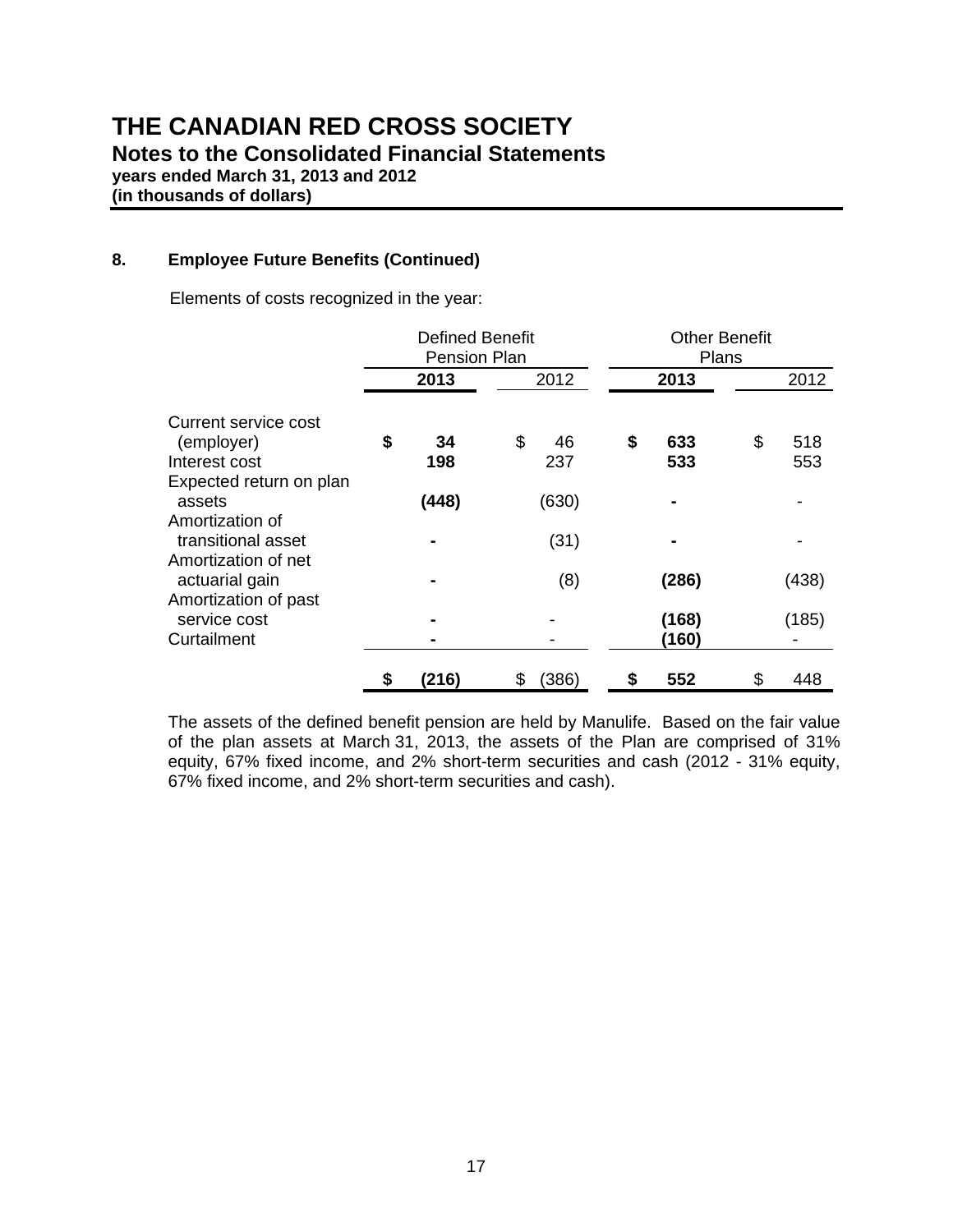**years ended March 31, 2013 and 2012**

**(in thousands of dollars)**

#### **8. Employee Future Benefits (Continued)**

The significant actuarial assumptions adopted in measuring the Society's accrued benefit obligations are as follows:

|                                                 | <b>Defined Benefit</b><br><b>Pension Plan</b> |       | <b>Other Benefit</b><br>Plans |       |
|-------------------------------------------------|-----------------------------------------------|-------|-------------------------------|-------|
|                                                 | 2013                                          | 2012  | 2013                          | 2012  |
| Discount rate for                               |                                               |       |                               |       |
| obligations<br>Discount rate for                | 3.30%                                         | 4.10% | 4.40%                         | 5.00% |
| expense                                         | 4.10%                                         | 5.00% | 5.00%                         | 6.00% |
| Expected long-term<br>rate of return on         |                                               |       |                               |       |
| plan assets                                     | 3.50%                                         | 5.00% |                               |       |
| Rate of compensation<br>increase                | 2.00%                                         | 3.00% | 2.00%                         | 3.00% |
| Post-retirement<br>indexation<br>Pre-retirement | 1.97%                                         | 1.97% |                               |       |
| indexation                                      | 1.97%                                         | 1.97% |                               |       |

Other information about the Society's benefit plans is as follows:

|                                            | <b>Defined Benefit</b><br>Pension Plan |    |      |    | <b>Other Benefit</b><br>Plans |    |      |  |
|--------------------------------------------|----------------------------------------|----|------|----|-------------------------------|----|------|--|
|                                            | 2013                                   |    | 2012 |    | 2013                          |    | 2012 |  |
| Employees and<br>employer<br>contributions | \$<br>34                               | \$ | 46   | \$ | 541                           | \$ | 495  |  |
| Benefits paid                              | 456                                    |    | 206  |    | 541                           |    | 495  |  |

For measurement purposes of the Other Benefit Plans, a 4.5% (2012 - 4.5%) annual rate of increase in the per capita cost of covered hospital benefits was assumed. The per capita cost of drugs was assumed to increase by 9.0% (2012 - 9.0%) and was assumed to decrease linearly to 4.5% over 19 years and remain at 4.5% thereafter. The per capita cost of dental and other benefits was assumed to increase at 4.5% per annum.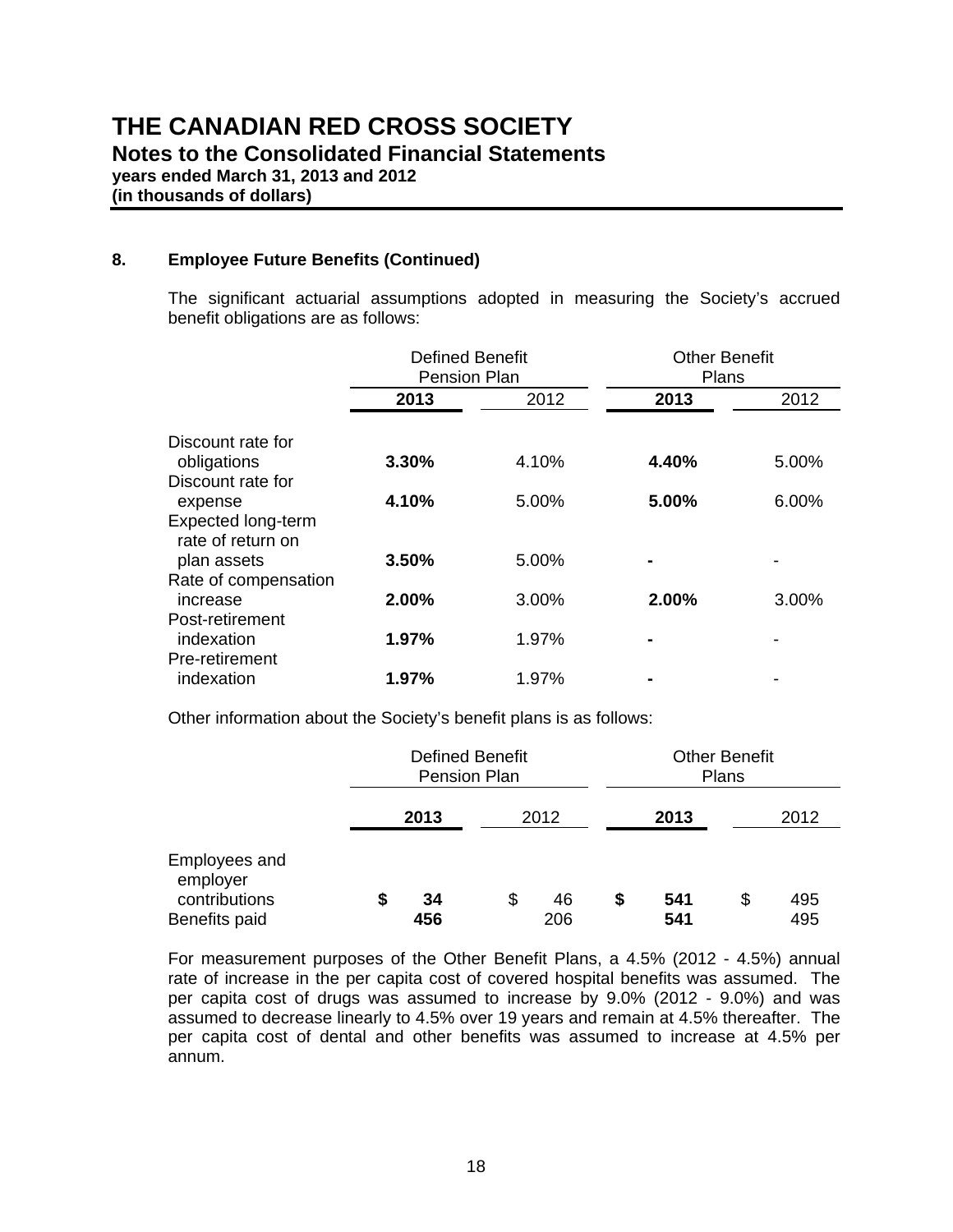**Notes to the Consolidated Financial Statements years ended March 31, 2013 and 2012 (in thousands of dollars)**

#### **9. Deferred Revenue**

Deferred revenue is comprised of amounts restricted for the funding of expenses to be incurred in the future.

The movement of the deferred revenue is as follows:

|                               | March 31, 2013 |           |   |                          | March 31, 2012 |           |           |                          | April 1, 2011 |            |               |                          |              |
|-------------------------------|----------------|-----------|---|--------------------------|----------------|-----------|-----------|--------------------------|---------------|------------|---------------|--------------------------|--------------|
|                               | General        | Haiti     |   | Tsunami                  | <u>Total</u>   | General   | Haiti     | Tsunami                  | <u>Total</u>  | General    | <b>Haiti</b>  | Tsunami                  | <u>Total</u> |
| Opening balance               | \$96,831       | \$59.896  | ъ | .782                     | \$158,509      | \$79.773  | \$94.873  | \$12.800                 | \$187.446     | \$51,187   | \$123.719     | 29.326                   | \$204,232    |
| Donations and grants received | 67,511         | 115       |   | $\blacksquare$           | 67,626         | 106,561   | 633       | $\overline{\phantom{a}}$ | 107.194       | 144,937    | 54,778        | $\overline{\phantom{a}}$ | 199,715      |
| Interest earned and deferred  | 2,272          | 1.796     |   | $\overline{\phantom{0}}$ | 4,068          | 3,428     | 4,537     | $\sim$                   | 7,965         | $\sim$     | 3,228         |                          | 3,228        |
| Recognized as revenue         | (93, 315)      | (18,090)  |   | (1,782)                  | (113, 187)     | (92, 931) | (40, 147) | (11, 018)                | (144, 096)    | (116, 351) | (86, 852)     | (16,526)                 | (219, 729)   |
| Closing balance               | 73,299         | 43,717    |   |                          | 117,016        | 96,831    | 59,896    | 1,782                    | 158,509       | 79,773     | 94,873        | 12,800                   | 187,446      |
| Less: Long-term portion       |                | (27, 473) |   |                          | (27, 473)      |           | (37, 362) |                          | (37, 362)     |            | (55, 474)     |                          | (55, 474)    |
| Short-term portion            | \$73.299       | \$16.244  |   |                          | 89.543         | \$96.831  | \$22.534  | 1.782<br>\$.             | \$121,147     | \$79.773   | \$.<br>39.399 | 12.800<br>\$             | \$131.972    |

The amounts recognized above as revenue in respect of Tsunami and Haiti are included as part of the international programming revenue in the detailed statement of operations in the Schedule.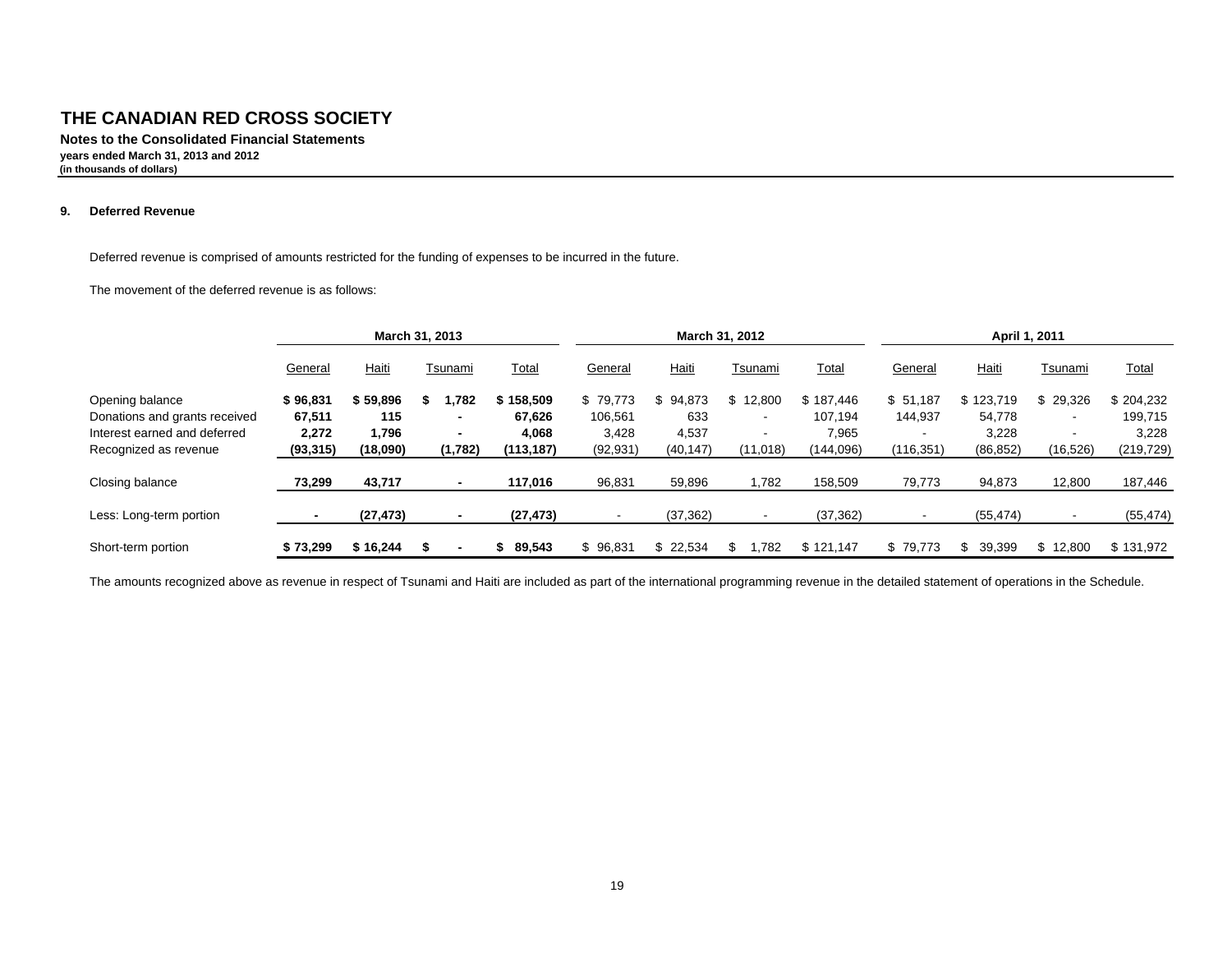**(in thousands of dollars)**

#### **10. Deferred Contributions Related to Capital Assets**

Deferred contributions related to capital assets represent the unamortized amount of donations and grants received and used for the purchase of capital assets. The changes in the deferred contributions balance for the year are as follows:

|                                                                                                                                     | March 31,<br>2013 |    | March 31,<br>2012 | April 1,<br>2011 |  |
|-------------------------------------------------------------------------------------------------------------------------------------|-------------------|----|-------------------|------------------|--|
| Balance, beginning of year                                                                                                          | \$<br>9,576       | \$ | 10,031            | \$<br>10,582     |  |
| Donations and grants received<br>and used for the purchase of<br>capital assets during the year<br>Amortization of deferred capital | 2,631             |    | 2,507             | 2,392            |  |
| contributions                                                                                                                       | (2,939)           |    | (2,962)           | (2,943)          |  |
| Balance, end of year                                                                                                                | 9,268             | S  | 9,576             | 10,031           |  |

#### **11. Commitments**

The Society has entered into various operating leases for buildings and equipment. The minimum annual lease payments for the next five fiscal years are as follows:

| 2014 | S | 4,151 |
|------|---|-------|
| 2015 |   | 2,997 |
| 2016 |   | 2,265 |
| 2017 |   | 1,958 |
| 2018 |   | 1,738 |

 The Society has also committed a total amount of \$7,430 under signed contracts where the services have yet to be delivered. Out of this committed amount, all are expected to be extinguished during the upcoming year.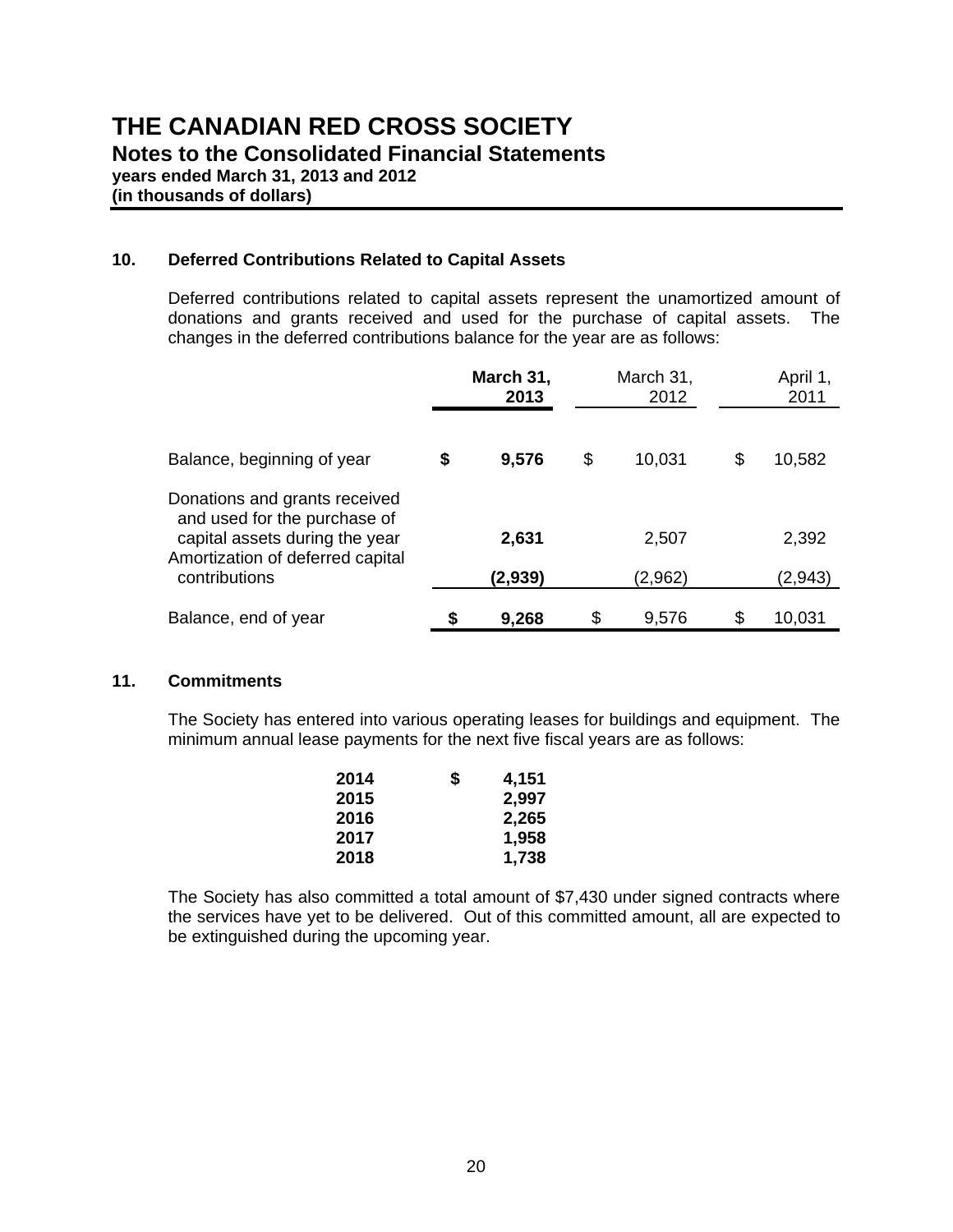**years ended March 31, 2013 and 2012 (in thousands of dollars)**

#### **12. Contingent Liabilities and Guarantees**

The Society received contributions from the Canadian International Development Agency (CIDA) and other funding agencies that are subject to restrictions as to the use of the funds. The Society's accounting records, as well as those of member institutions subcontracted to execute the projects, are subject to audit by CIDA and other funding agencies to identify instances, if any, in which the amounts charged to projects have not complied with the agreed terms and conditions, and which, therefore, would be refundable to the funding agency. Adjustments to the consolidated financial statements as a result of these audits will be recorded in the period in which they become known.

In the normal course of operations, the Society provides indemnification agreements with various counterparties in transactions such as service agreements, software licenses, leases, and purchases of goods. Under these agreements, the Society agrees to indemnify the counterparty against loss or liability arising from the acts or omissions of the Society in relation to the agreement. The nature of the indemnification agreements prevents the Society from making a reasonable estimate of the maximum potential amount that the Society would be required to pay such counterparties.

#### **13. Internally Restricted Funds**

Internally restricted funds are comprised of:

- a) General
	- A cumulative gain on disposals of capital assets of \$4,000 which was internally restricted for future capital asset acquisitions.
	- A cumulative amount of \$43,531 which was reserved in previous years to ensure the ability to continue operations in the face of unexpected events.
- b) Tsunami
	- Interest and investment income for an amount of \$687 (2012 \$1,304) was appropriated to the internally restricted funds and an amount of \$6,916 (2012 - \$NIL) was expended on the objectives of the Tsunami Fund leaving a remaining amount of \$20,867 (2012 - \$27,096) as internally restricted.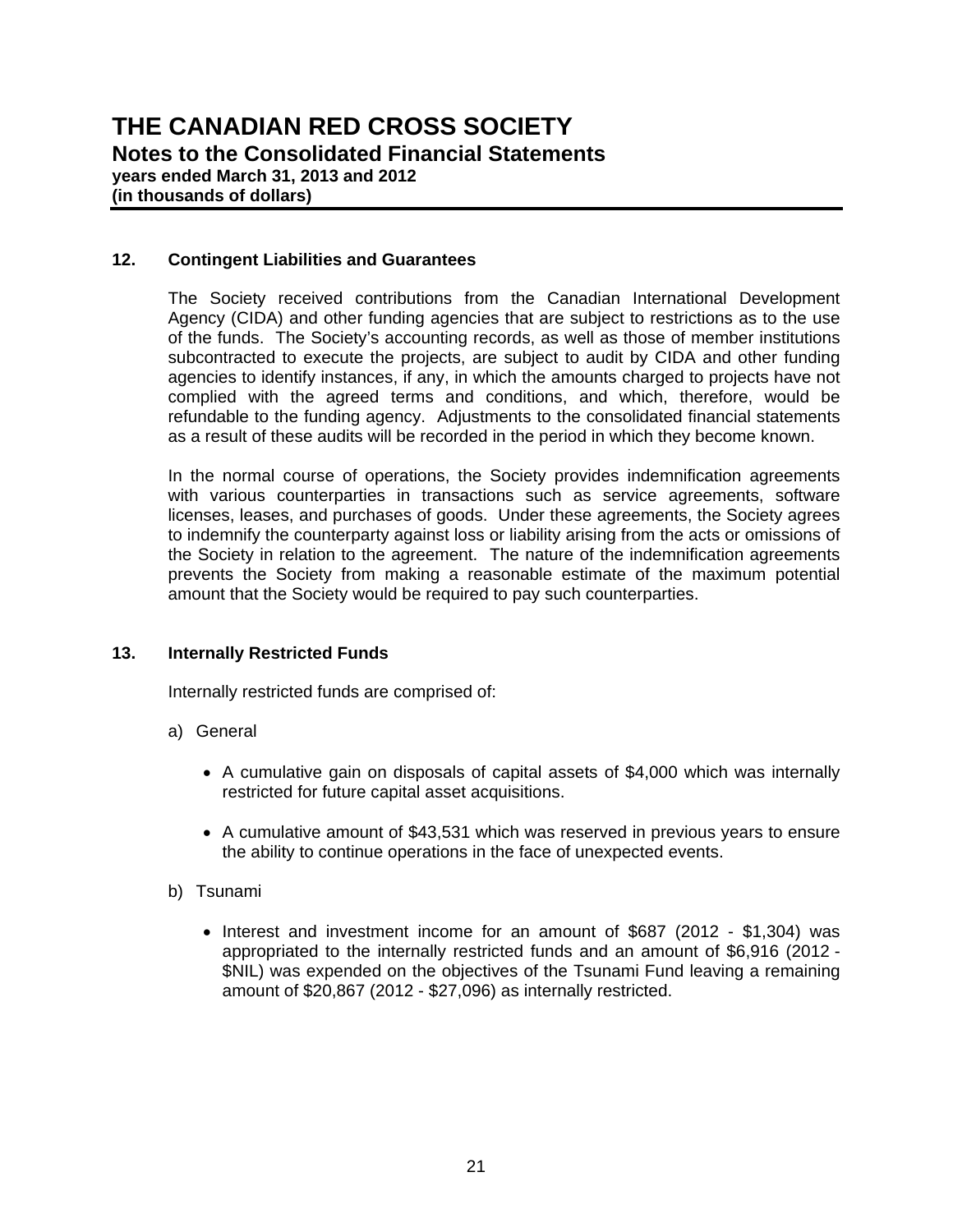**years ended March 31, 2013 and 2012**

**(in thousands of dollars)**

#### **14. Fundraising**

Fundraising revenue and expenses are as follows:

|                                               | 2013         | 2012         |
|-----------------------------------------------|--------------|--------------|
| Revenue                                       |              |              |
| <b>Bequests</b>                               | \$<br>5,684  | \$<br>4,592  |
| Direct marketing                              | 26,599       | 25,186       |
| Lotteries and gaming                          | 5,384        | 5,702        |
| Special events and other fundraising          | 10,450       | 10,322       |
| Total fundraising revenue                     | 48,117       | 45,802       |
| Direct expenses                               |              |              |
| <b>Bequests</b>                               | 998          | 986          |
| Direct marketing                              | 11,328       | 10,629       |
| Lotteries and gaming                          | 3,879        | 3,831        |
| Special events and other fundraising          | 9,386        | 8,726        |
| Total fundraising expenses                    | 25,591       | 24,172       |
| Net fundraising revenues                      | \$<br>22,526 | \$<br>21,630 |
| Lotteries and gaming expenses are as follows: |              |              |
|                                               | 2013         | 2012         |
| <b>Expenses</b>                               |              |              |
| <b>Prizes</b>                                 | \$<br>1,944  | \$<br>1,890  |
| Marketing and other                           | 1,935        | 1,941        |
|                                               | \$<br>3,879  | \$<br>3,831  |

 In addition to the net fundraising revenues of \$22,526 (2012 - \$21,630), the Society received restricted donations accounted for as deferred revenue of \$12,295 (2012 - \$57,332) for total fundraising of \$34,821(2012 - \$78,962) raised during the year.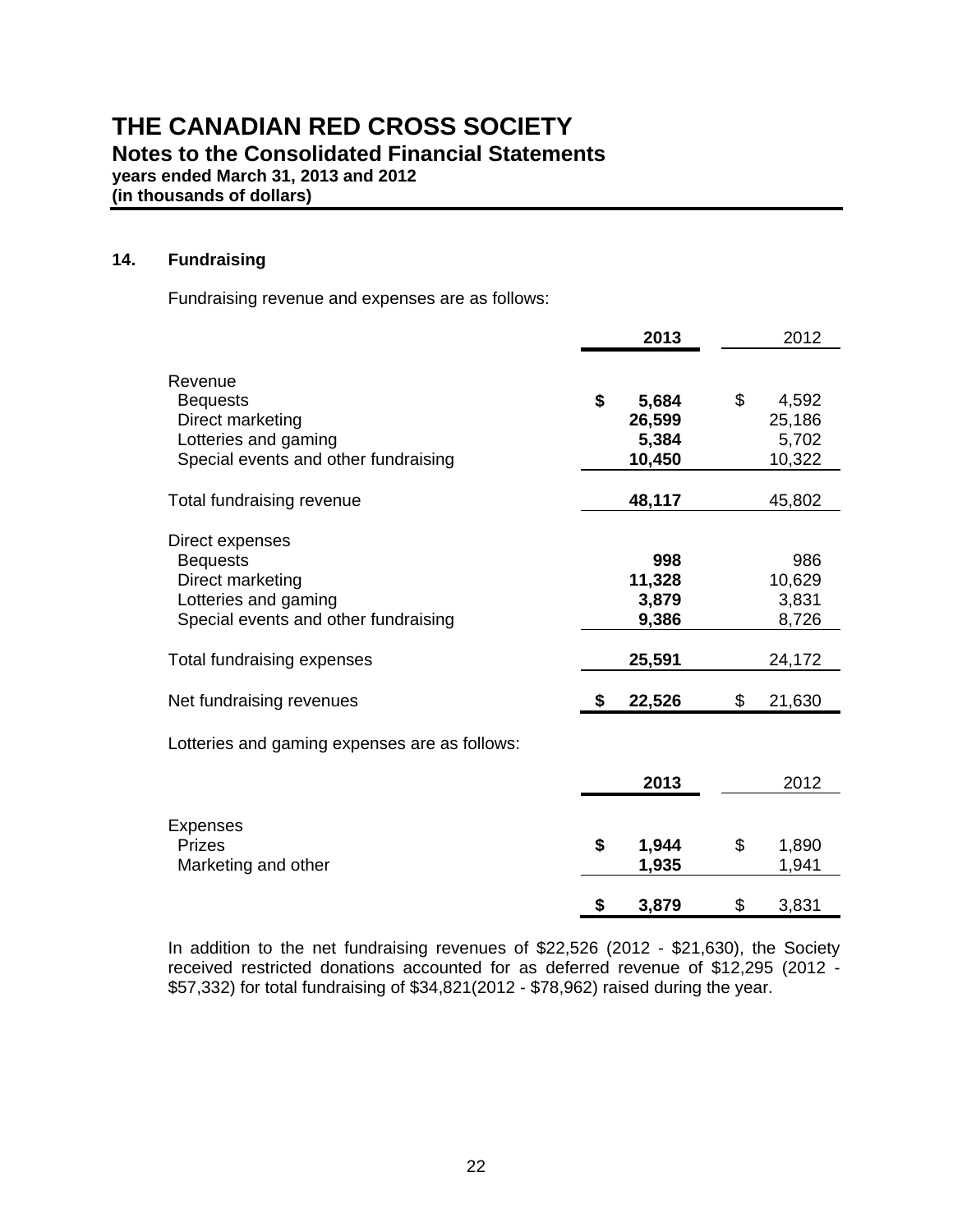**(in thousands of dollars)**

#### **15. Allocation of Expense**

Facilities are the only expense of which part is allocated directly to the programs. During the year, total facilities expenses of \$2,719 (2012 - \$2,709) were allocated as follows: \$286 (2012 - \$443) was allocated to First Aid, Swimming and Water Safety, \$1,957 (2012 - \$1,695) was allocated to the Healthcare Equipment Loan, \$238 (2012 - \$166) was allocated to Community Initiatives, and \$238 (2012 - \$405) was allocated to Personal Support in the six months prior to its transfer to RCCP.

#### **16. Financial Instruments**

#### *Fair values*

The carrying values of cash equivalents, accounts receivable, accounts payable and accrued liabilities approximate their fair value due to the relatively short periods to maturity of the instruments.

Refer to Note 5 for fair values related to the Society's other financial instruments.

#### *Investment risk*

The Society's Board of Directors has approved a Statement of Investment Policies and Procedures (SIP&P) that provides the guidelines for managing investments of the Society. Through this approach, investments are strategically distributed on a long-term basis, among several classes of assets to reduce the risk of investment volatility. Concentration of risk exists when a significant proportion of the portfolio is invested in securities with similar characteristics or subject to similar economic, political or other conditions. Management believes that the concentration of risk is not unusual.

#### *Foreign exchange risk*

The Society operates internationally, giving rise to exposure to market risks from changes in interest rates and foreign exchange rates. Foreign exchange risk is not material.

#### *Credit risk*

Credit risk arises from the potential that one party to a financial instrument will fail to discharge an obligation and cause the other party to incur a financial loss. The Society's accounts receivable represents credit provided for the Society's programs. The Society extends credit to its authorized providers and funding agencies. The Society's Community Health Programs represent over 80% of the total accounts receivable. The credit is provided mainly to provincial governments and, accordingly, presents minimal credit risk to the Society.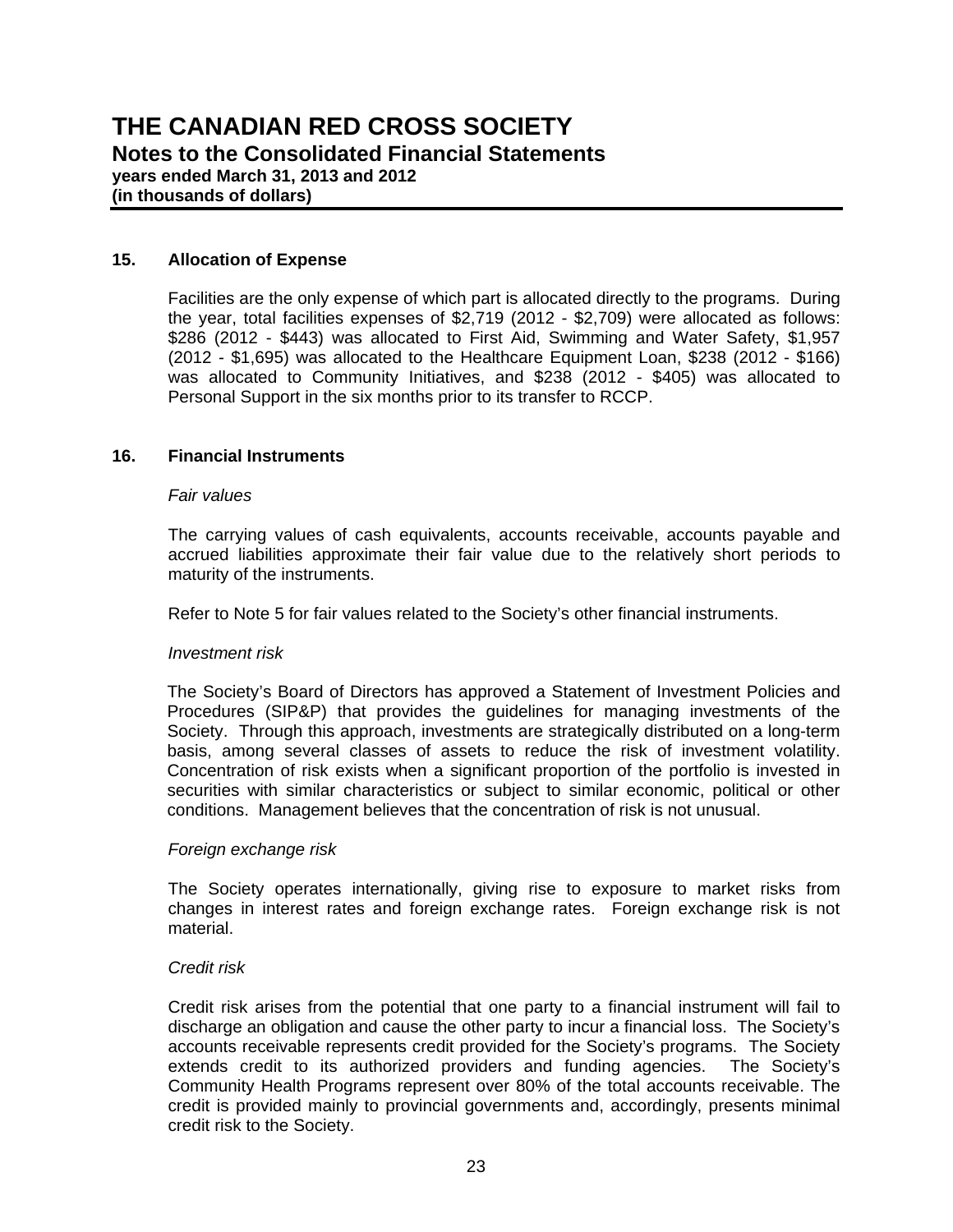**(in thousands of dollars)**

#### **16. Financial Instruments (continued)**

#### *Credit risk (Continued)*

The maximum credit exposure of the Society is represented by the fair value of the investments and amounts receivable as presented in the Statement of Financial Position.

#### *Interest rate risk*

Interest rate risk refers to adverse consequences of interest rate changes on the Society cash flows, financial position, investment income and interest expense. The Society's fixed income investments are exposed to interest rate changes. The impact of adverse changes in rates is not considered material.